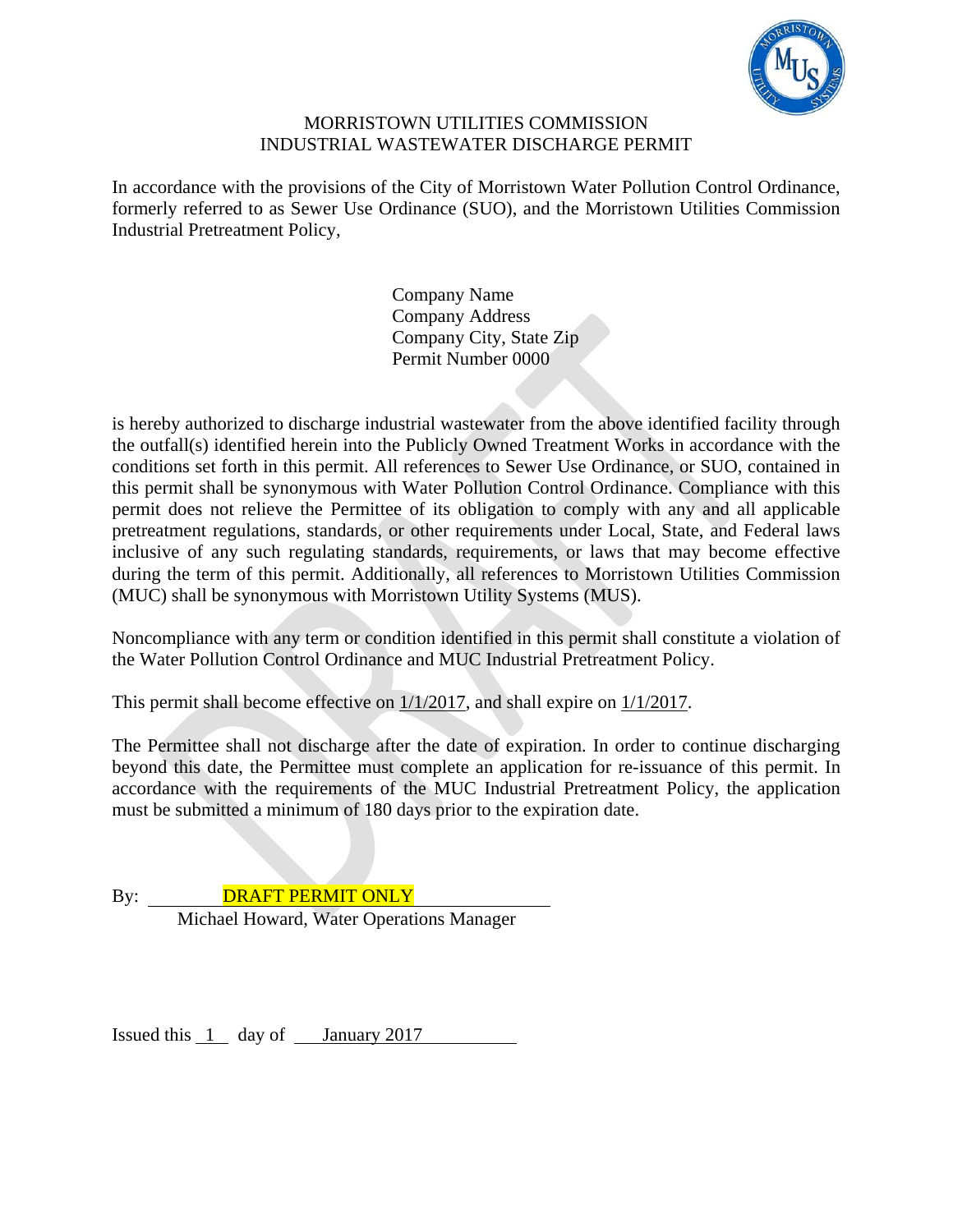#### PART I - APPLICABLE EFFLUENT LIMITATIONS

A. During the period of 1/1/2017 to 1/1/2017, the Permittee is authorized to discharge process wastewater to the Publicly Owned Treatment Works from the below listed outfall(s):

 Description of outfall(s): Outfall No. Description

001 Through the existing sample port located at the on the North side of the lands South East of the maintenance shop. The effluent from this outfall consists of **unregulated** wastewater from lead from a consisting of generated from a consisting of . The effluent from this outfall is classified as **Significant Noncategorical,** and therefore subject to all applicable local limits and thresholds.

B. During the period of 1/1/2017 to 1/1/2017 the monitoring frequency of pollutants limited by pretreatment standards shall be based upon the daily flow as established herein. Flow in excess of the established threshold shall be subject to increased monitoring requirements. The permittee shall not be subject to any further provisions for exceeding established thresholds except as follows: any flow rate that either alone, or in interaction with other substances, causes interference with the POTW, pass through of the POTW, or constitutes an adverse environmental impact shall be subject to enforcement provisions. Furthermore, in accordance with Standard Permit Requirements, Part 5, Section E Additional Reporting Requirements, Paragraph 1 Reports of Changed Conditions, Each user must notify MUC of any significant changes to the user's operations or system which might alter the nature, quality, or volume of its wastewater at least sixty (60) days before the change.

| Daily     | Max       |       |
|-----------|-----------|-------|
| Threshold | Threshold |       |
| (GPD)     | (GPM)     | Type  |
|           |           |       |
|           |           |       |
|           |           | Local |
|           |           |       |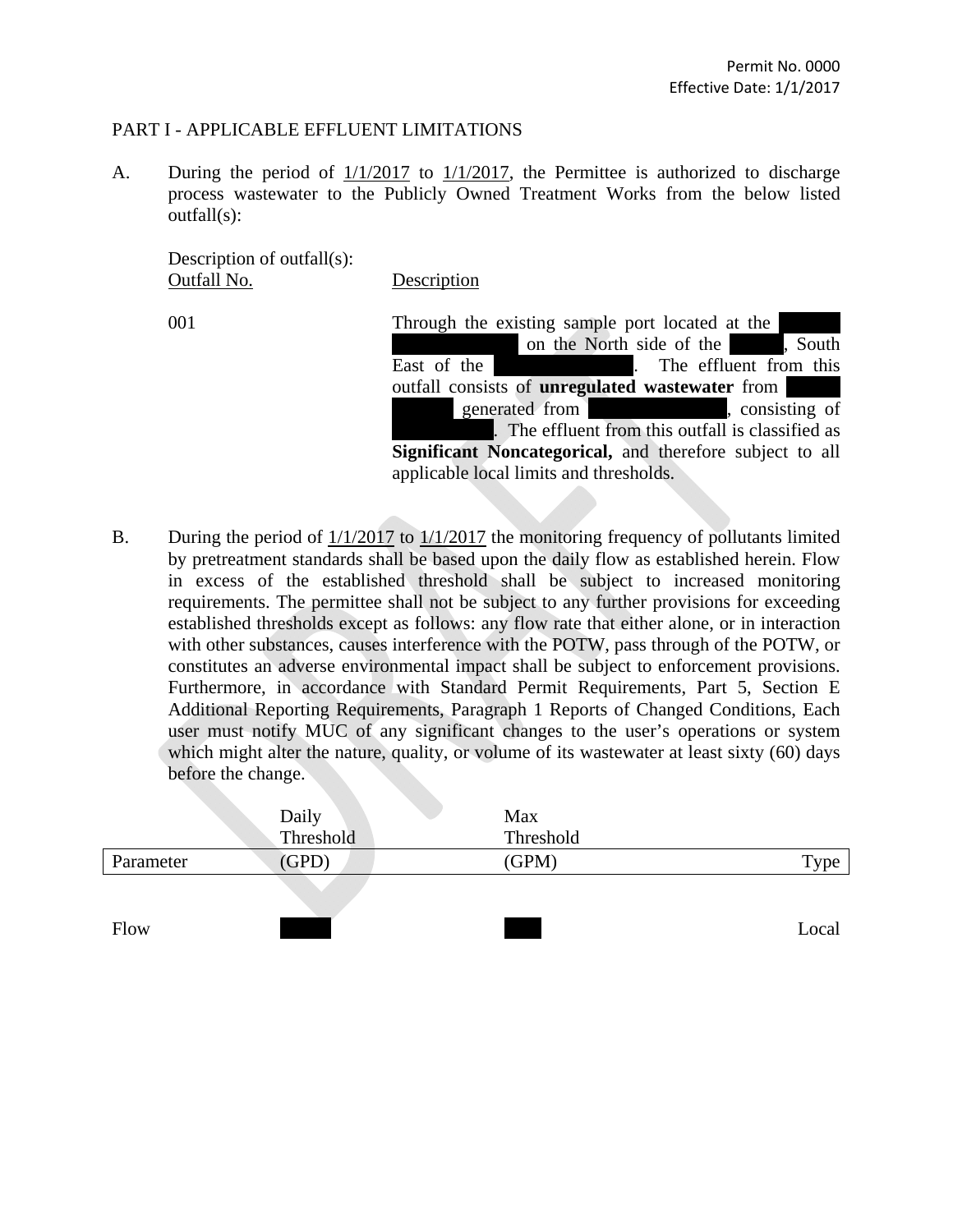C. During the period of 1/1/2017 to 1/1/2017, the Permittee's effluent shall be analyzed for compatible pollutants as set forth in the MUC Industrial Pretreatment Policy (IPP) at the permittee's expense. Compatible pollutants are defined as those pollutants that the POTW is designed to treat and remove to a substantial degree. A surcharge, as defined in the MUC Surcharge Policy, shall be charged based upon the strength of the wastewater in excess of established thresholds. The permittee shall not be subject to any further provisions for exceeding established thresholds (exceeding thresholds is not a violation of this permit) except as follows: any pollutant, including compatible pollutants such as BOD, TSS, Ammonia Nitrogen, Total Phosphorus, and FOG, released at a flow rate and/or pollutant concentration that either alone, or in interaction with other substances, causes interference with the POTW; pass through of the POTW, or constitutes an adverse environmental impact shall be deemed non-compatible and shall be subject to enforcement provisions.

|                                                          | Daily     | Daily                   |       |
|----------------------------------------------------------|-----------|-------------------------|-------|
|                                                          | Threshold | Threshold               |       |
| Parameter                                                | (mg/l)    | (lbs/day)               | Type  |
| <b>BOD</b>                                               | 250       | 450                     | Local |
| <b>TSS</b>                                               | 250       | 450                     | Local |
| Ammonia as N (LOWLAND BASIN ONLY) 45(LOWLAND BASIN ONLY) |           | 80 (LOWLAND BASIN ONLY) | Local |
| <b>FOG</b>                                               | 75        | 100                     | Local |

D. During the period of  $1/1/2017$  to  $1/1/2017$ , the discharge from outfall shall not exceed the following effluent limitations. LIMITS ARE FOR TURKEY CREEK BASIN ONLY)

|           | Daily<br>Maximum | Daily<br>Maximum            |         |
|-----------|------------------|-----------------------------|---------|
| Parameter | mg/l             | $\langle$ lbs/day $\rangle$ | $v$ roe |
|           |                  |                             |         |

#### **Primary Inorganic Pollutants**

| Cyanide        | 0.0317                           | Local |
|----------------|----------------------------------|-------|
| pH             | $5.0 - 10.0$ standard units (SU) | Local |
| Phenols, Total | 0.5828                           | Local |

#### **Secondary Inorganic Pollutants**

| Nitrate                 | Report only | Local |
|-------------------------|-------------|-------|
| Nitrite                 | Report only | Local |
| Phosphorus              | Report only | Local |
| Total Kjeldahl Nitrogen | Report only | Local |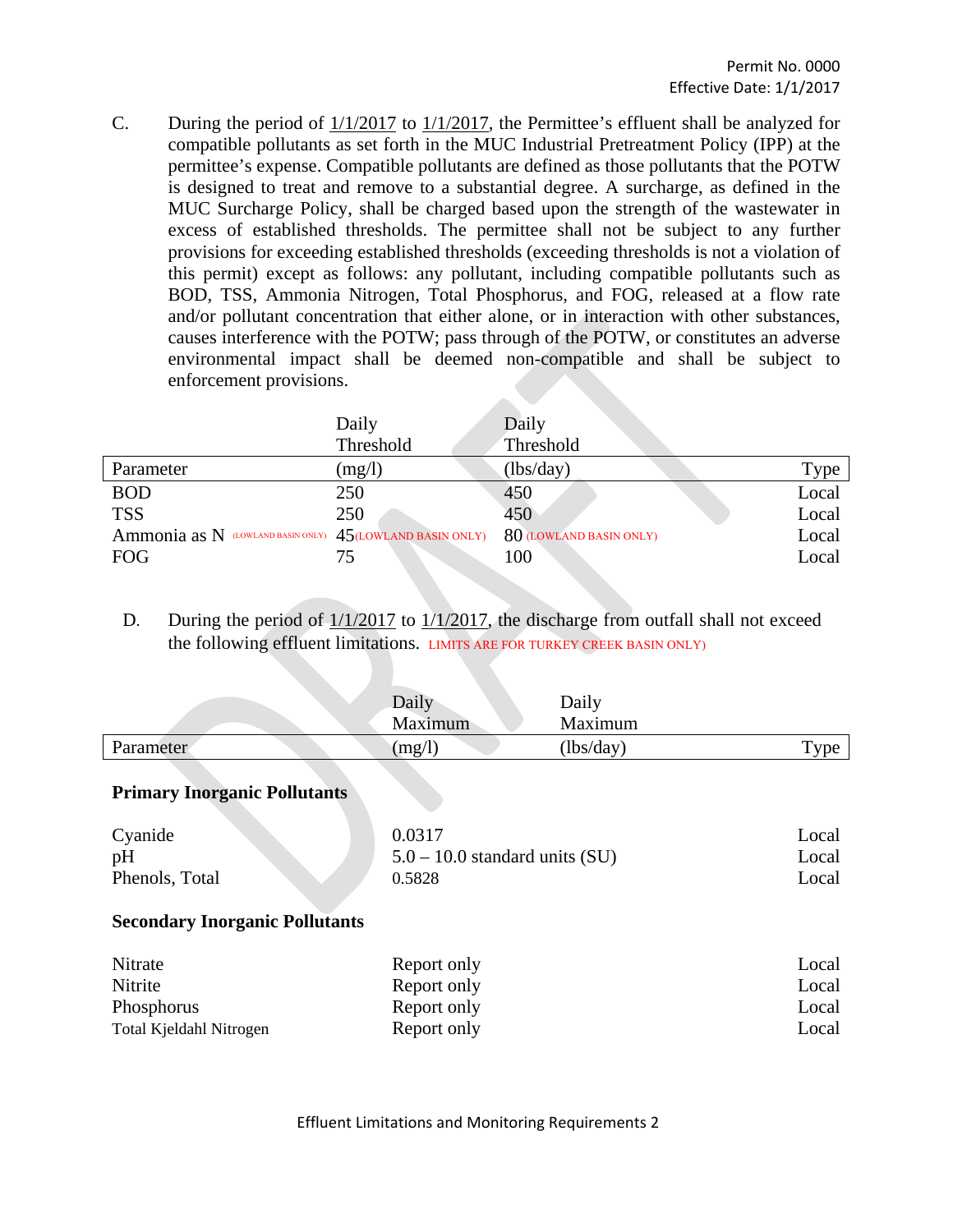|                                   | Daily<br>Maximum<br>Limit | Daily<br>Maximum<br>Limit |       |
|-----------------------------------|---------------------------|---------------------------|-------|
| Parameter                         | (mg/l)                    | (lbs/day)                 | Type  |
|                                   |                           |                           |       |
| <b>Primary Metals</b>             |                           |                           |       |
| Cadmium                           | 0.0161                    |                           | Local |
| Chromium, Total                   | 0.9771                    |                           | Local |
| Copper                            | 1.2916                    |                           | Local |
| Lead                              | 0.2389                    |                           | Local |
| Mercury                           | 0.0011                    |                           | Local |
| Nickel                            | 0.3700                    |                           | Local |
| Silver                            | 0.0607                    |                           | Local |
| Zinc                              | 2.9557                    |                           | Local |
|                                   | Daily                     | Daily                     |       |
|                                   | Maximum                   | Maximum                   |       |
| Parameter                         | (mg/l)                    | (lbs/day)                 | Type  |
| <b>Primary Organic Pollutants</b> |                           |                           |       |

# **Primary Organic Pollutants**

| Toluene                      | 0.3720 | Local |
|------------------------------|--------|-------|
| Benzene                      | 0.0393 | Local |
| 1,1,1, Trichloroethane       | 0.8263 | Local |
| Ethylbenzene                 | 0.1098 | Local |
| Carbon Tetrachloride         | 0.0276 | Local |
| Chloroform                   | 0.5804 | Local |
| Tetrachloroethylene          | 0.2735 | Local |
| Trichloroethylene            | 0.3096 | Local |
| $1,2$ , trans                |        |       |
| Dichloroethylene             | 0.0262 | Local |
| Methylene Chloride           | 0.2060 | Local |
| Napthalene                   | 0.0485 | Local |
| Phthalates, Total            | 0.6532 | Local |
| Bis (2-ethylhexyl) phthalate |        |       |
| Butyl benzylphthalate        |        |       |
| Di-n-Butylphthalate          |        |       |
| Diethyl phthalate            |        |       |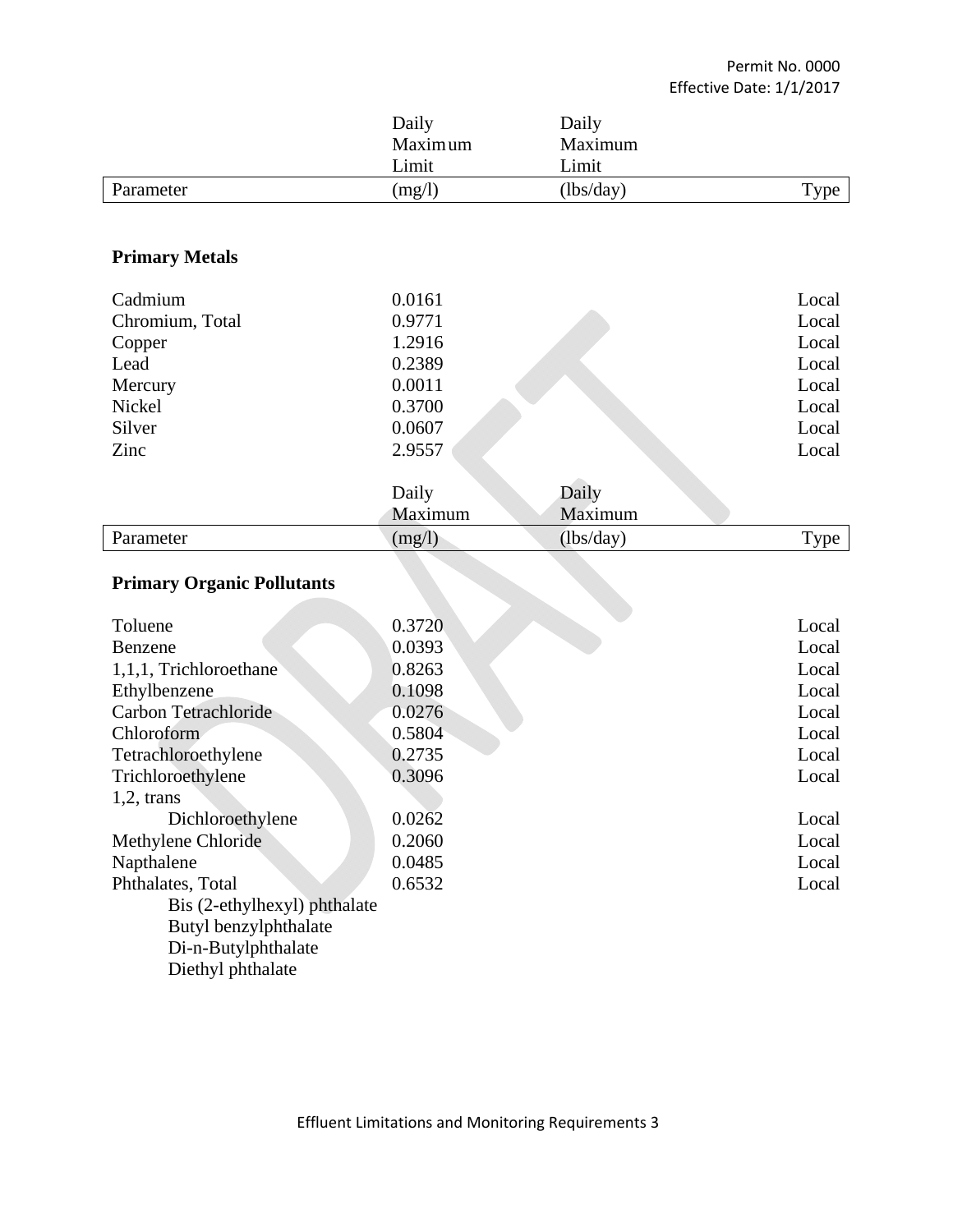|           | Daily<br>Maximum | Daily<br>Maximum |                    |
|-----------|------------------|------------------|--------------------|
| Parameter | (mg/l)           | (lbs/day)        | $T$ <sub>ype</sub> |

#### **Secondary Organic Pollutants**

| Acetone             | Report Only        | Local |
|---------------------|--------------------|-------|
| Methyl Ethyl Ketone |                    |       |
| (MEK)               | <b>Report Only</b> | Local |
| Methylisobutlketone |                    |       |
| (MIBK)              | <b>Report Only</b> | Local |
| Tetrahydrofuran     | <b>Report Only</b> | Local |
| Xylenes             | <b>Report Only</b> | Local |
| Vinyl Acetate       | <b>Report Only</b> | Local |
|                     |                    |       |

### **Additional Requirement Report Only**

Organic pollutants shall include, at minimum, Monocyclic Aromatics, Halogenated Aliphatics, Phthalate Esters, and shall identify and quantify if possible all parameters with peaks exceeding 10 times the adjacent background noise.

E. All discharges shall comply with all other applicable laws, regulations, standards, and requirements contained in the Water Pollution Control Ordinance, the MUC Industrial Pretreatment Policy and any applicable State and Federal laws, regulations, standards, and requirements, including any such laws, regulations, standards or requirements that may become effective during the term of this permit.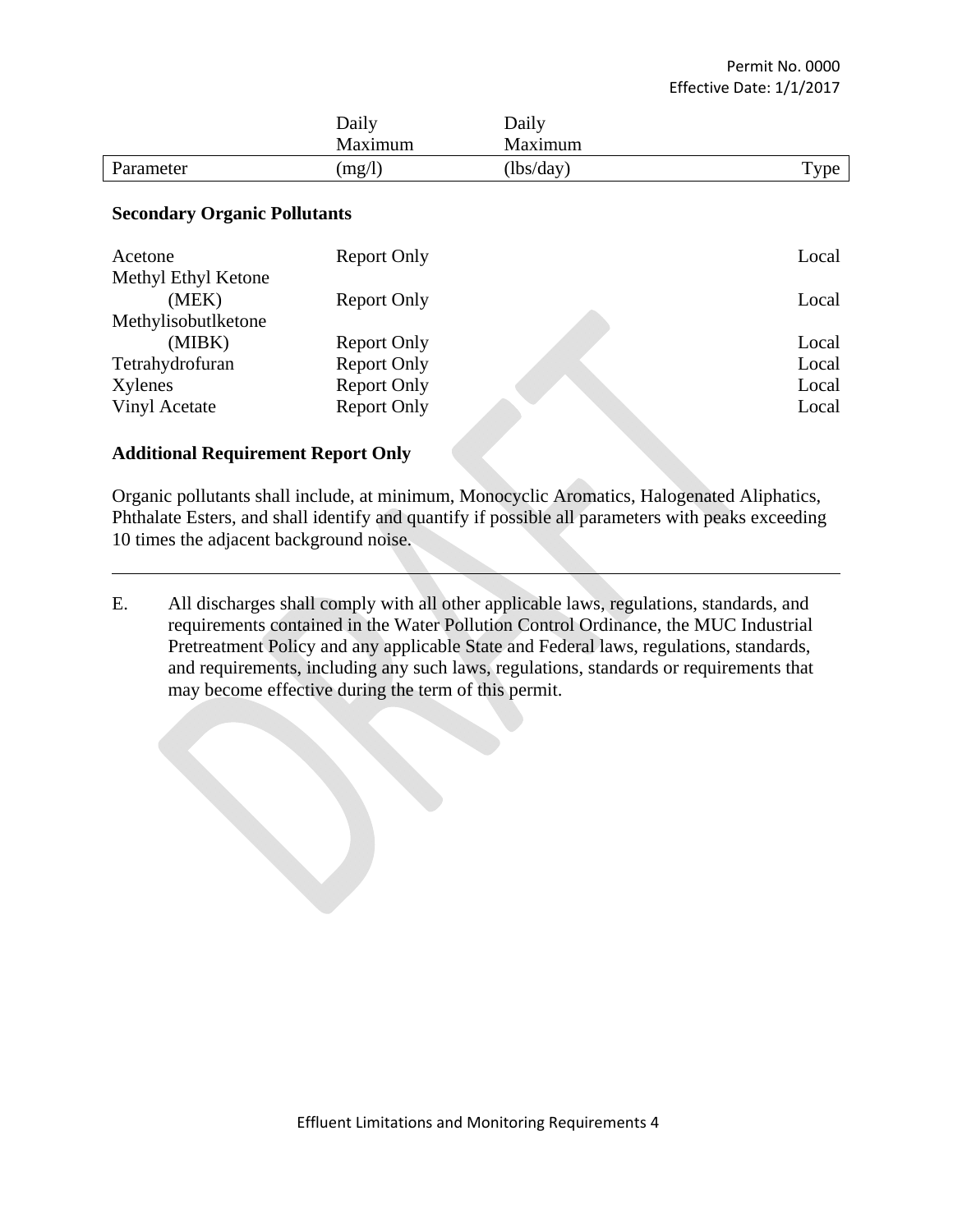## PART 2 -MONITORING REQUIREMENTS

A. From the period beginning  $1/1/2017$  to  $1/1/2017$ , the effluent from outfall 001 shall be analyzed for the following parameters at the indicated frequency.

| <b>Parameter</b>                      | Location   | MONITORING FREQUENCY Sample Type<br><b>Frequency</b> |                              |
|---------------------------------------|------------|------------------------------------------------------|------------------------------|
|                                       |            |                                                      |                              |
| Flow (Monthly Usage)                  | See note 1 | 1/Month<br>Semi-Annual <sup>3</sup>                  | <b>Flow Meter</b>            |
| Flow (GPD)                            | See note 1 |                                                      | Flume Reading <sup>4</sup>   |
| <b>Compatible Pollutants</b>          |            |                                                      |                              |
| $BOD$ (mg/l)                          | See note 1 | 1/Week                                               | 24-hr Composite <sup>5</sup> |
| $TSS$ (mg/l)                          | See note 1 | 1/Week                                               | 24-hr Composite              |
| $FOG$ (mg/l)                          | See note 1 | 1/Week                                               | Grab <sup>6</sup>            |
| <b>Primary Inorganic Pollutants</b>   |            |                                                      |                              |
| Cyanide (mg/l)                        | See note 1 | Semi-Annual                                          | Grab                         |
| pH (standard units)                   | See note 1 | 1/Week                                               | Grab                         |
| Phenols, Total (mg/l)                 | See note 1 | Semi-Annual                                          | Grab                         |
| <b>Secondary Inorganic Pollutants</b> |            |                                                      |                              |
| Ammonia as N (mg/l)                   | See note 1 | 1/Week                                               | 24-hr Composite              |
| Nitrate $(mg/l)$                      | See note 1 | Semi-Annual                                          | 24-hr Composite              |
| Nitrite (mg/l)                        | See note 1 | Semi-Annual                                          | 24-hr Composite              |
| Phosphorus (mg/l)                     | See note 1 | Semi-Annual                                          | 24-hr Composite              |
| Total Kjeldahl Nitrogen (mg/l)        | See note 1 | Semi-Annual                                          | 24-hr Composite              |
| <b>Primary Metals</b>                 |            |                                                      |                              |
| Cadmium (mg/l)                        | See note 1 | Semi-Annual                                          | 24-hr Composite              |
| Chromium (mg/l)                       | See note 1 | Semi-Annual                                          | 24-hr Composite              |
| Copper (mg/l)                         | See note 1 | Semi-Annual                                          | 24-hr Composite              |
| Lead $(mg/l)$                         | See note 1 | Semi-Annual                                          | 24-hr Composite              |
| Mercury $(mg/l)$                      | See note 1 | Semi-Annual                                          | 24-hr Composite              |
| Nickel $(mg/l)$                       | See note 1 | Semi-Annual                                          | 24-hr Composite              |
| Silver $(mg/l)$                       | See note 1 | Semi-Annual                                          | 24-hr Composite              |
| $\text{Zinc} \text{ (mg/l)}$          | See note 1 | Semi-Annual                                          | 24-hr Composite              |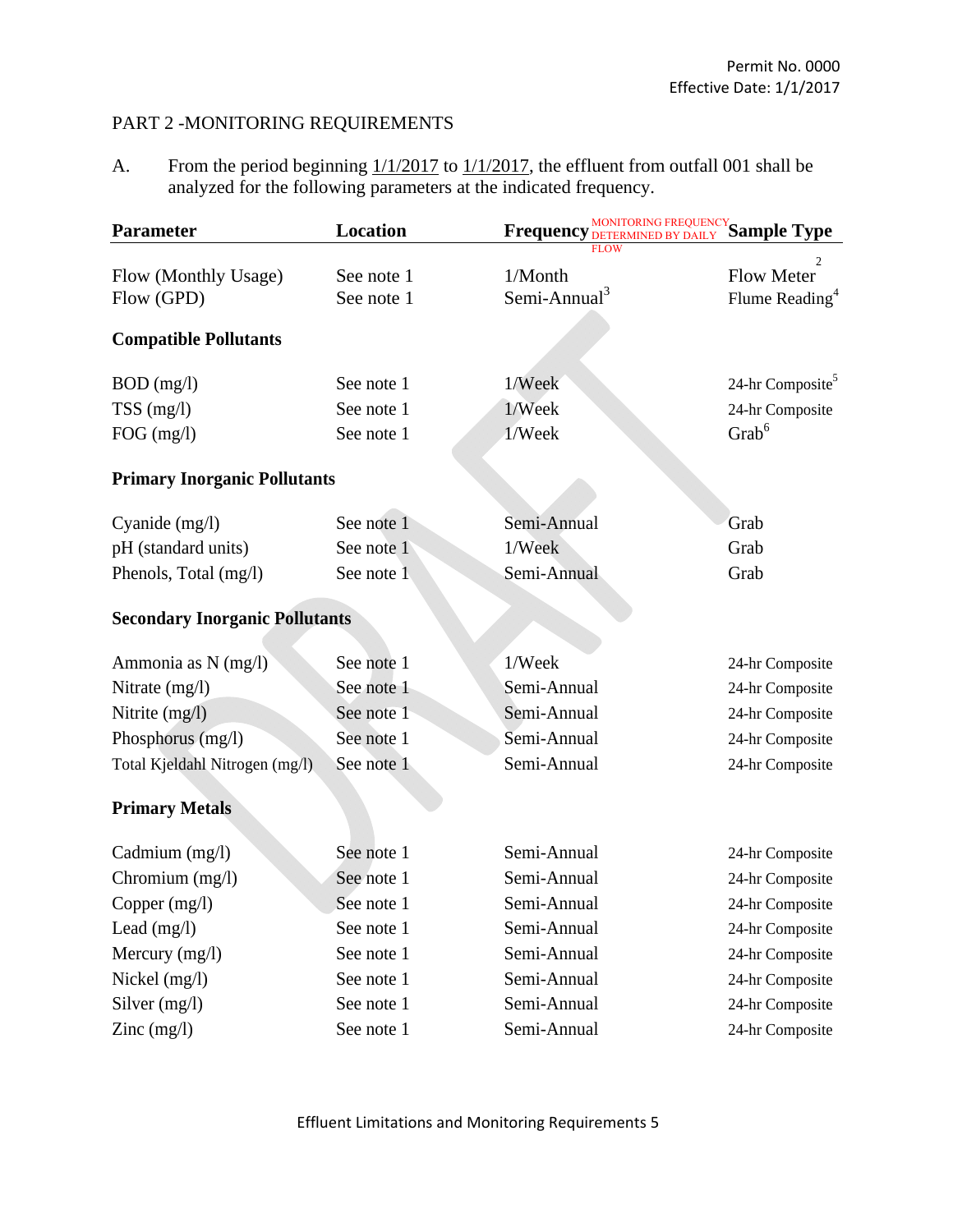| <b>Parameter</b>                            | Location   | <b>Frequency</b> | <b>Sample Type</b> |
|---------------------------------------------|------------|------------------|--------------------|
| <b>Secondary Metals</b>                     |            |                  |                    |
| Arsenic $(mg/l)$                            | See note 1 | Semi-Annual      | 24-hr Composite    |
| Molybdenum $(mg/l)$                         | See note 1 | Semi-Annual      | 24-hr Composite    |
| Selenium $(mg/l)$                           | See note 1 | Semi-Annual      | 24-hr Composite    |
| <b>Primary/Secondary Organic Pollutants</b> |            |                  |                    |
| Primary/Secondary Organics (mg/l)           | See note 1 | Semi-Annual      | Grab               |
| <b>Special Conditions</b>                   |            |                  |                    |

B. All handling and preservation of collected samples and laboratory analyses of samples shall be performed in accordance with 40 CFR Part 136 and amendments thereto unless specified

otherwise in the monitoring conditions of this permit.

- C. Annual and Semi-Annual analyses shall be conducted per the MUC IPP, at the users expense, which shall satisfy the monitoring requirements for Industrial Users required to monitor at this frequency, and shall also satisfy two of the monitoring requirements for Industrial Users required to monitor more frequently than Semi-Annual. Analyses required more frequently than Semi-Annual shall also be conducted per the MUC IPP. The cost of additional analyses shall be the responsibility of the Industrial User.
- D. The MUC reserves the right to increase monitoring frequencies for any Industrial User as deemed necessary to protect the POTW. Both daily maximum and monthly averages shall be used to verify compliance with applicable standards should monitoring occur more frequently.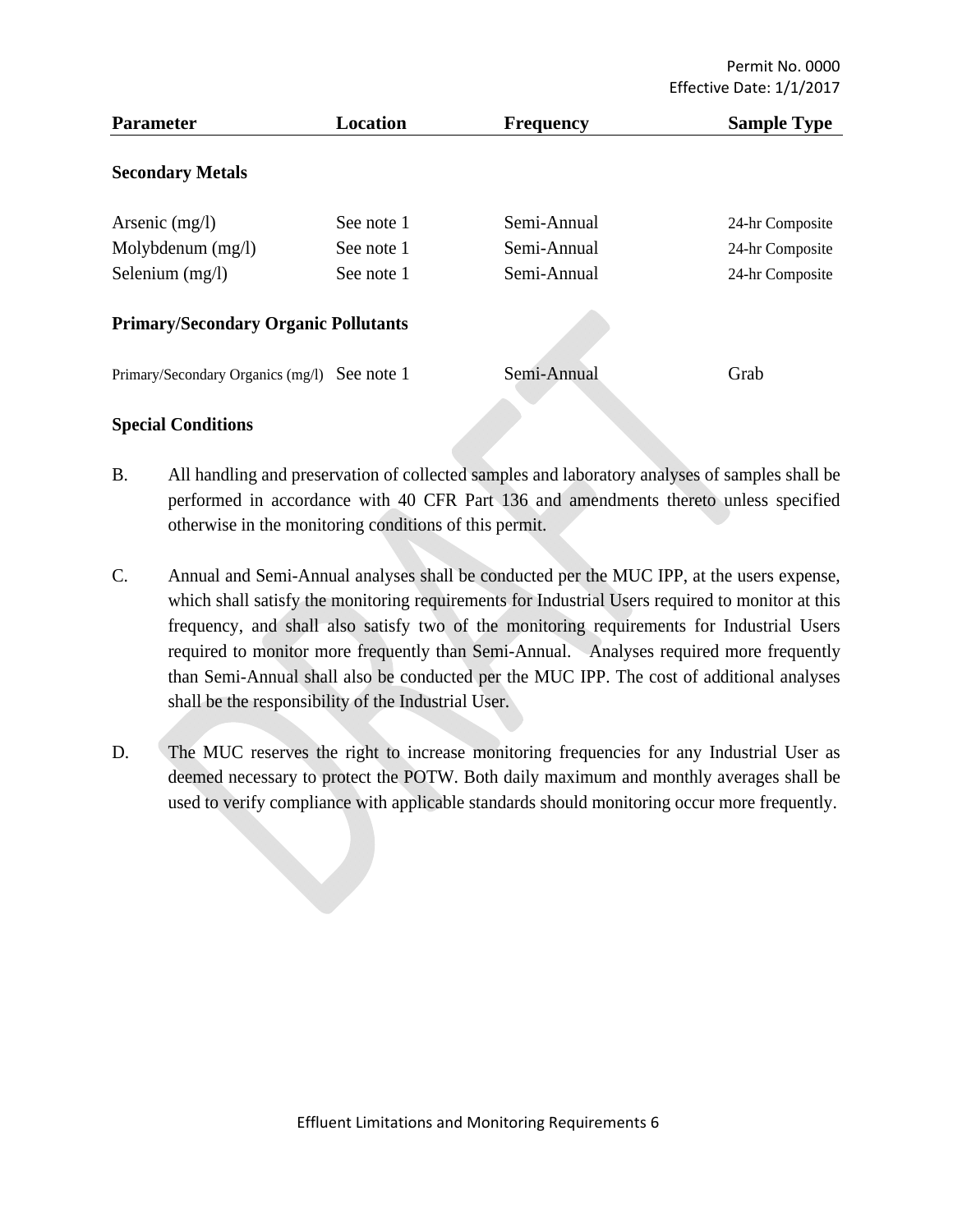Notes:

- 1. Diagram provided below for exact location.
- 2. Monthly water flows will be obtained from the permittee's monthly utility bill for surcharge purposes.
- 3. Semi-Annual shall be conducted every half year within the following six-month periods: January 1 through June 30, and July 1 through December 31.
- 4. Flume readings will be used for compliance monitoring and verification purposes.
- 5. Definition of Composite Sample provided in Part 5, Section A, Standard Permit Requirements.
- 6. Definition of Grab Sample provided in part 5, Section A, Standard Permit Requirements.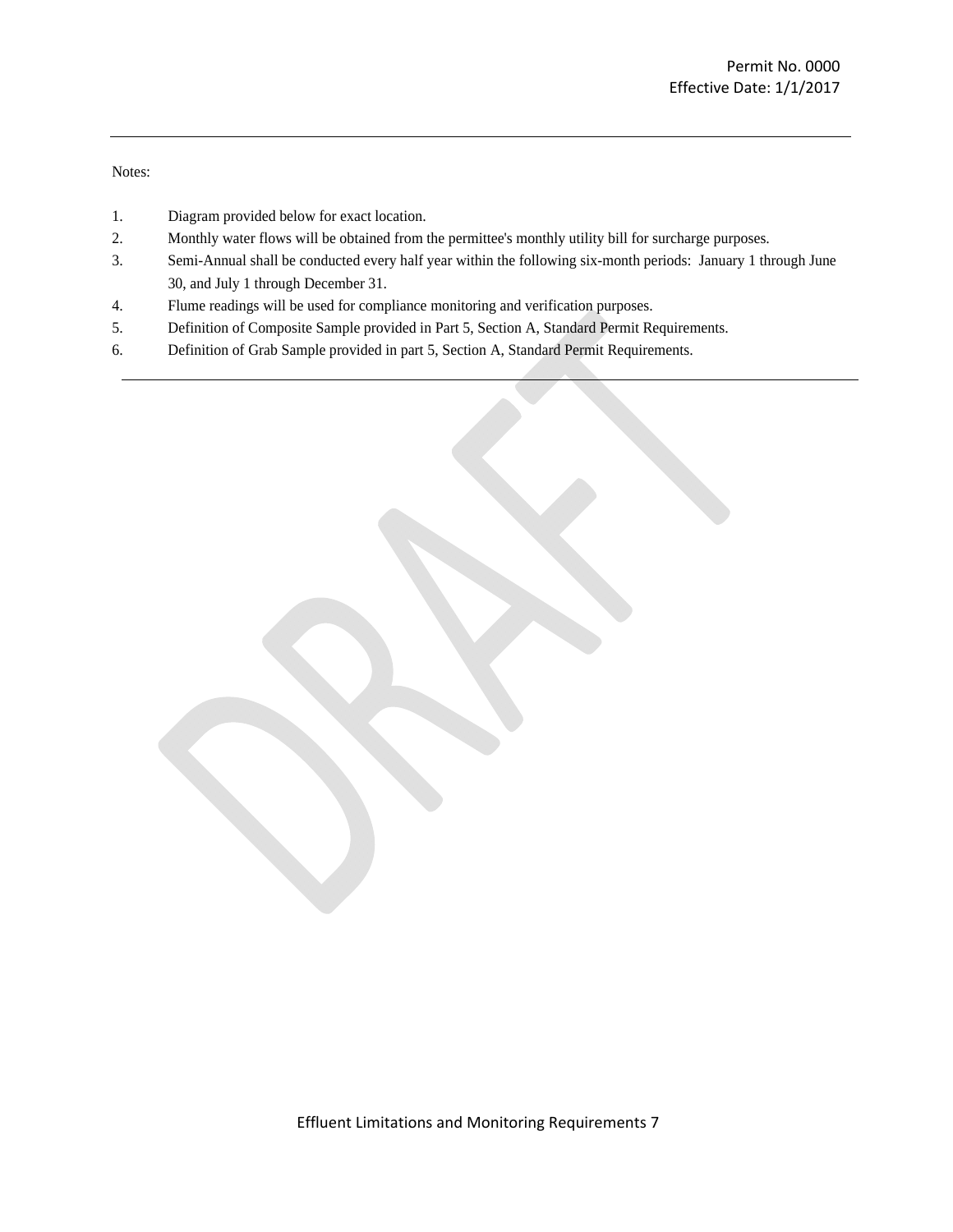#### PART 3 – REPORTING REQUIREMENTS

#### A. Monitoring Reports

Monitoring results shall be summarized and reported on an Industrial User Monitoring Report on a semiannual basis prepared by the I.U. The first report is due on or before **January 10.** The report shall indicate the nature and concentration of all pollutants in the effluent for which sampling and analyses were performed during the preceding calendar months June through November. The second report is due on or before **July 10**. The report shall indicate the nature and concentration of all pollutants in the effluent for which sampling and analyses were performed during the preceding calendar months December through May. The reports shall include measured maximum and average daily flows. All compliance sampling and analysis shall be performed per the MUC IPP at the expense of the Industrial User.

#### B. Additional Monitoring

If MUC or the Industrial User (IU) monitors any pollutant more frequently than is required by this permit, using test procedures prescribed in 40 CFR Part 136 or amendments thereto, or otherwise approved by EPA or as specified in this permit, the results of such monitoring shall be included in any calculations of actual daily maximum or monthly average pollutant discharge and results shall be reported in the semiannual report.

The results of any monitoring performed by the IU is to be promptly reported to MUC. In the event monitoring performed by the IU detects a violation, this violation must be reported to MUC within 24 hours of detection. All other monitoring results by the IU shall be submitted to MUC no later than the  $15<sup>th</sup>$  day of the following calendar month.

## C. Automatic Resampling

If the results of a wastewater analysis indicates that a violation of this permit has occurred, a repeat sampling and pollutant analysis will be conducted at the users expense to determine compliance.

#### D. Accidental Spill or Slug Discharge Report

1. All Industrial Users shall prepare a plan to prevent or control accidental spills or slug discharges of prohibited materials or other substances regulated by this permit, and shall submit said plan to the Pretreatment Coordinator for review and approval. An approved plan to prevent or control accidental spills or slug discharges of prohibited materials shall be on file with the Pretreatment Coordinator within 90 days after the effective date of this permit. In addition, such plans and operating procedures shall not relieve the IU from responsibility of any physical or environmental damage that might result from accidental spills or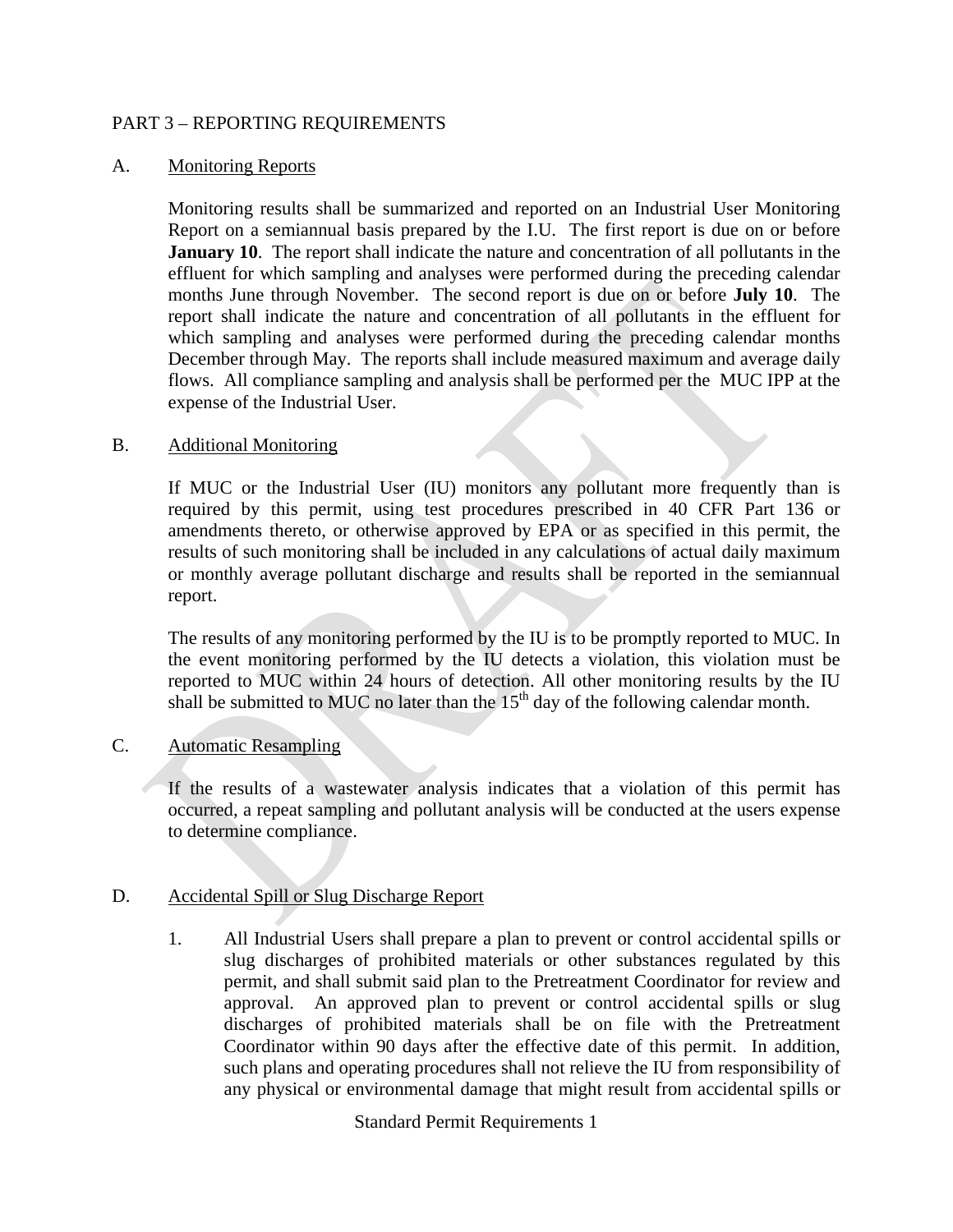slug discharges of prohibited materials. The approved plan must be evaluated by the IU on an annual basis, and approval of the Pretreatment Coordinator must be renewed every two years. The plan shall include, as a minimum, a description of discharge practices, including nonroutine batch discharges, and a description of all stored chemicals or other materials that could be accidentally discharged to the POTW. In addition, the plant should include procedures for immediately notifying the POTW of any accidental or slug discharge, and procedures to prevent adverse impact to the POTW or the environment from any slug or accidental discharge.

- 2. The permittee shall notify the Pretreatment Coordinator immediately upon the occurrence of an accidental discharge or any slug loads or spills that may enter the public sewer. During normal business hours, the Pretreatment Coordinator should be notified by telephone at (423) 317-6331. At all other times, Morristown Utility Dispatch should be notified by telephone at (423)586-4121. The notification shall include the location of discharge, date and time thereof, type of waste including concentration and volume, and corrective actions taken. The POTW shall keep a log of such events.
- 3. The permittee's notification of accidental releases in accordance with this section does not relieve it of other reporting requirements that arise under local, State, or Federal laws.
- 4. Within five calendar days of an accidental discharge, the permittee shall submit to the Pretreatment Coordinator a detailed written report. The report shall specify:
	- a. Description and cause of the upset, slug load or accidental discharge, the cause thereof, and the impact on the permittee's compliance status. The description should also include location of discharge, type, concentration and volume of waste.
	- b. Duration of noncompliance, including exact dates and times of noncompliance and, if the noncompliance is continuing, the time by which compliance is reasonably expected to occur.
	- c. All steps taken or to be taken to reduce, eliminate, and/or prevent recurrence of such and upset, slug load, accidental discharge, or other conditions of noncompliance.
	- d. Such notification shall not relieve the permittee of any liability which may be incurred as a result of the accidental spill or slug discharge of prohibited materials, nor shall notification relieve the permittee of any fines, civil penalties, or other damages which may be imposed by any applicable regulations or laws.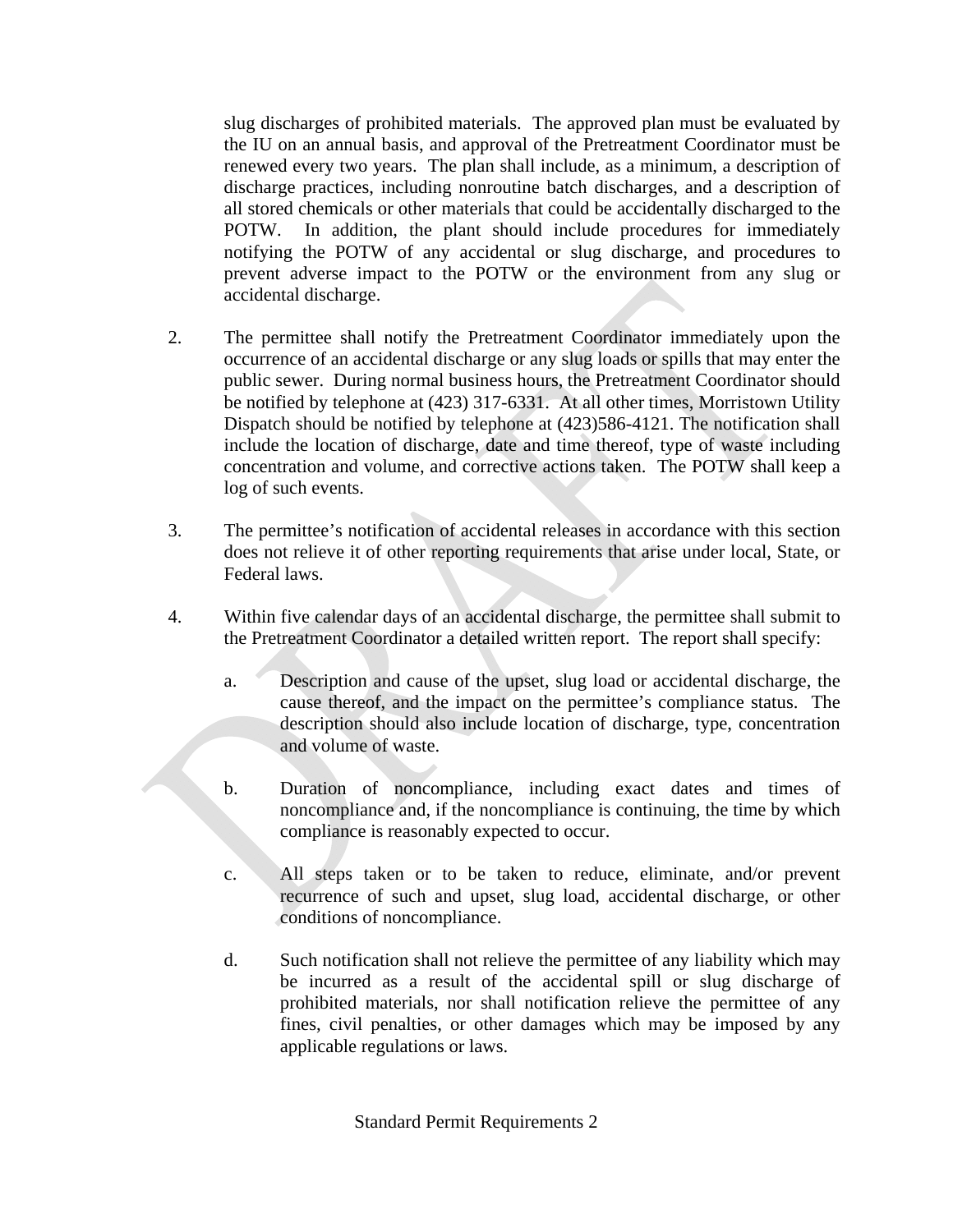5. A notice shall be permanently posted at a prominent place in the permittee's facility advising employees whom to call in the event of accidental spills or slug discharges of prohibited materials. The permittee shall insure that all employees who may cause or allow such a discharge to occur are advised of the emergency notification procedure.

## E. Submission of Reports

All reports required by this permit shall be submitted to the Pretreatment Coordinator at the following address:

> Morristown Utilities Commission Turkey Creek Wastewater Treatment Plant Attention: Pretreatment Coordinator 1722 Tyler Road Morristown, TN 37814

#### F. Receipt of Reports

Written reports will be deemed to have been submitted on the date postmarked. For reports that are not mailed, postage prepaid, into a mail facility serviced by the United States Postal Service, the date of receipt of the report shall govern.

## PART 4 – SPECIAL CONDITIONS

## SECTION A – ADDITIONAL / SPECIAL MONITORING REQUIREMENTS

Should circumstances warrant additional or special monitoring requirements, the following conditions may be imposed as deemed appropriate.

- 1. Bio-monitoring or other toxicity testing to determine the toxicity of the discharge.
- 2. Additional monitoring of pollutants that are limited in the wastewater discharge permit in response to noncompliance.
- 3. Periodic monitoring for specific pollutants to verify absence (i.e. complete priority pollutant scans).
- 4. Development of sludge disposal plan, spill prevention or slug loading control plan, or Best Management Practices Plan.
- 5. Additional monitoring of pollutants not specifically contained in the permit, or other requirements as may be needed to insure compliance with all environmental concerns on a case by case basis.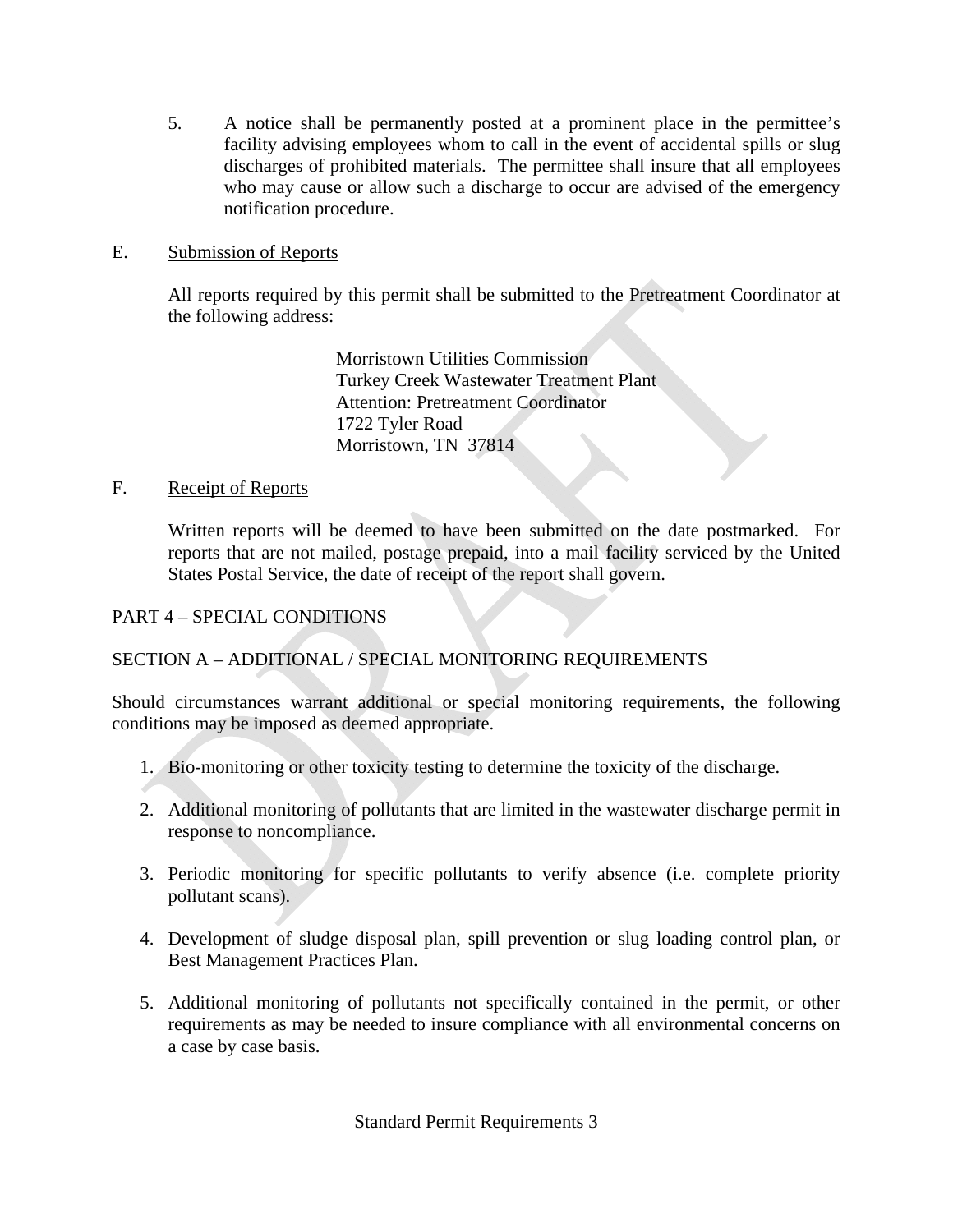## SECTION B – COMPLIANCE SCHEDULE

## Sample Compliance Schedule: **If no dates appear below, this section does not apply to this permit.**

1. The permittee shall accomplish the following tasks in the designated time period:

| Activity                                                                                                                                                                  | <b>Completion Date</b> |
|---------------------------------------------------------------------------------------------------------------------------------------------------------------------------|------------------------|
| Prepare and deliver to the Control Authority, by the<br>specified deadline, an engineering report outlining<br>the proposed improvements along with the basis for design. | [Date]                 |
| Prepare and deliver to the Control Authority, by the<br>specified deadline, design plans for a pretreatment facility.                                                     | [Date]                 |
| Commence construction of the pretreatment facility.                                                                                                                       | [Date]                 |
| Develop, and submit to the Control Authority, a<br>slug control plan to eliminate or minimize accidental spills<br>or slug discharges to the sewer system.                | [Date]                 |
| Implement the slug loading control plan.                                                                                                                                  | [Date]                 |
| Complete installation of the pretreatment facility                                                                                                                        | [Date]                 |
| Obtain full operational status of the pretreatment facility and<br>achieve full compliance.                                                                               | [Date]                 |

## 2. Compliance Schedule Reporting

No later than 7 days following each date in the above schedule, the permittee shall submit to the Pretreatment Coordinator a report including, at a minimum, whether or not it complied with the increment process to be met on such date and, if not, the date on which the permittee expects to comply with the increment of progress, the reasons for delay, and the steps being taken to return the project to the established schedule.

#### PART 5 – STANDARD CONDITIONS

## SECTION A – ABBREVIATIONS AND DEFINITIONS

#### Abbreviations: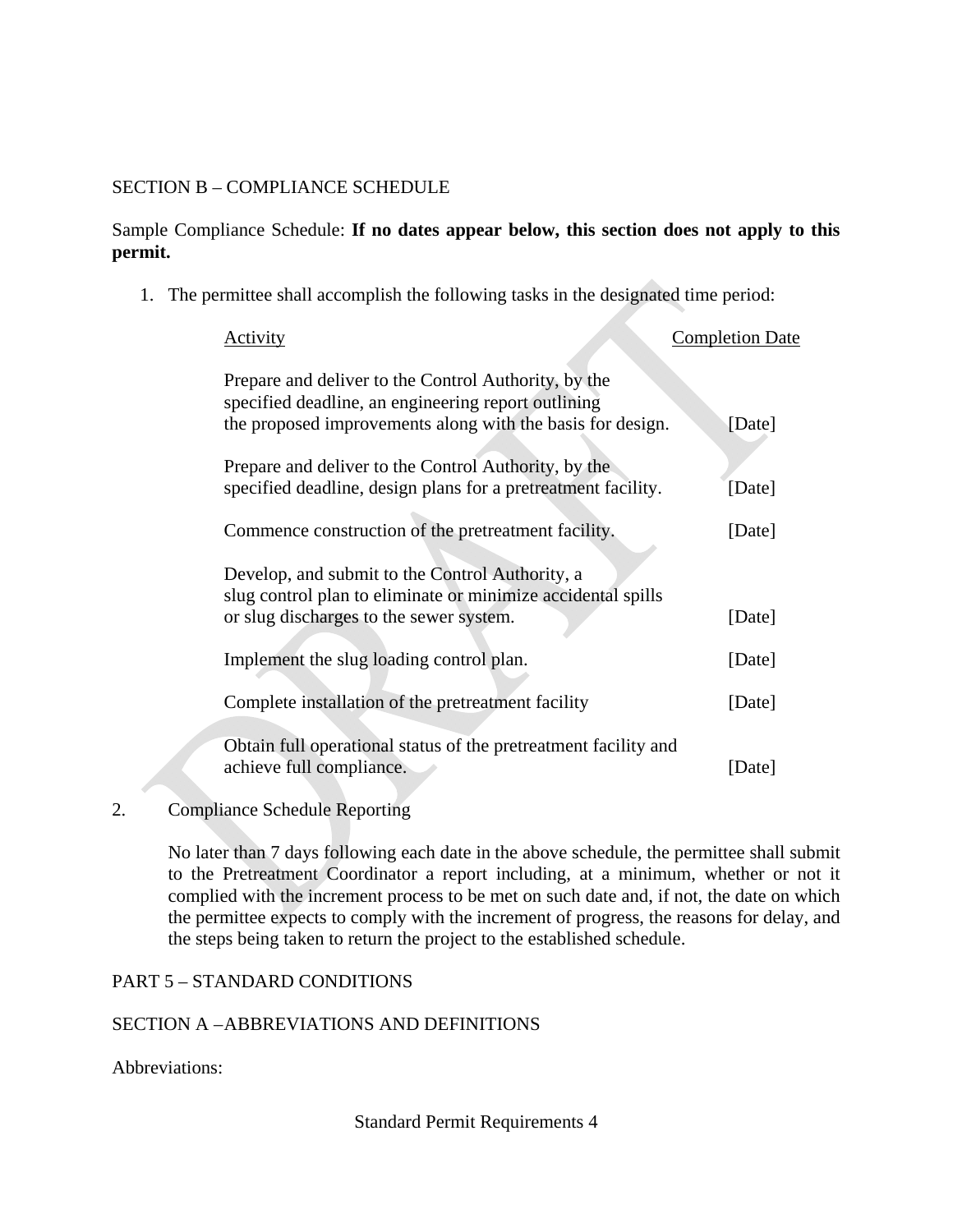| <b>BOD</b>   | <b>Biochemical Oxygen Demand</b>                                         |
|--------------|--------------------------------------------------------------------------|
| $\rm ^{o}C$  | Degrees Celsius                                                          |
| <b>CFR</b>   | Code of Federal Regulations                                              |
| <b>COD</b>   | <b>Chemical Oxygen Demand</b>                                            |
| <b>EPA</b>   | <b>Environmental Protection Agency</b>                                   |
| $\mathrm{P}$ | Degrees Fahrenheit                                                       |
| <b>FOG</b>   | Fats, Oils, and Grease                                                   |
| <b>GPD</b>   | Gallons per Day                                                          |
| <b>GPM</b>   | Gallons per Minute                                                       |
| <b>IPP</b>   | MUC Industrial Pretreatment Policy                                       |
| IU           | <b>Industrial User</b>                                                   |
| M.B.A.S.     | Methylene Blue Active Substance (Surfactants)                            |
| <b>MGD</b>   | Million Gallons per Day                                                  |
| mg/1         | Milligrams per Liter                                                     |
| <b>NPDES</b> | National Pollutant Discharge Elimination System                          |
| <b>POTW</b>  | Publicly Owned Treatment Works. This definition includes any devices     |
|              | and systems used in the storage, treatment, recycling and reclamation of |
|              | municipal sewage or industrial wastes of liquid nature. It also includes |
|              | sewers, pipes, and other conveyances connected to a facility providing   |
|              | treatment. The term also means the municipality, which has jurisdiction  |
|              | over the indirect discharges from such a treatment works.                |
| <b>SIU</b>   | <b>Significant Industrial User</b>                                       |
| <b>SUO</b>   | City of Morristown Sewer Use Ordinance                                   |
| <b>TKN</b>   | Total Kjeldahl Nitrogen                                                  |
| <b>TOC</b>   | <b>Total Organic Carbon</b>                                              |
| <b>TOMP</b>  | <b>Toxic Organic Management Plan</b>                                     |
| <b>TSS</b>   | <b>Total Suspended Solids</b>                                            |
| <b>TTO</b>   | <b>Total Toxic Organics</b>                                              |

Bi-Weekly – Once every other week.

Bi-Monthly – Once every other month commencing in January.

Bypass - The diversion of wastes from any portion of a treatment facility.

Calendar Day – Any 24-hour period beginning at 12:00 a.m.

Categorical Industrial User – An industrial user subject to National categorical pretreatment standards.

City – City of Morristown, Tennessee

Control Authority – The City of Morristown, which has authorized Morristown Utilities Commission dba Morristown Utility Systems (MUS) to act on its behalf as the Control Authority, or any authorized person acting on its behalf.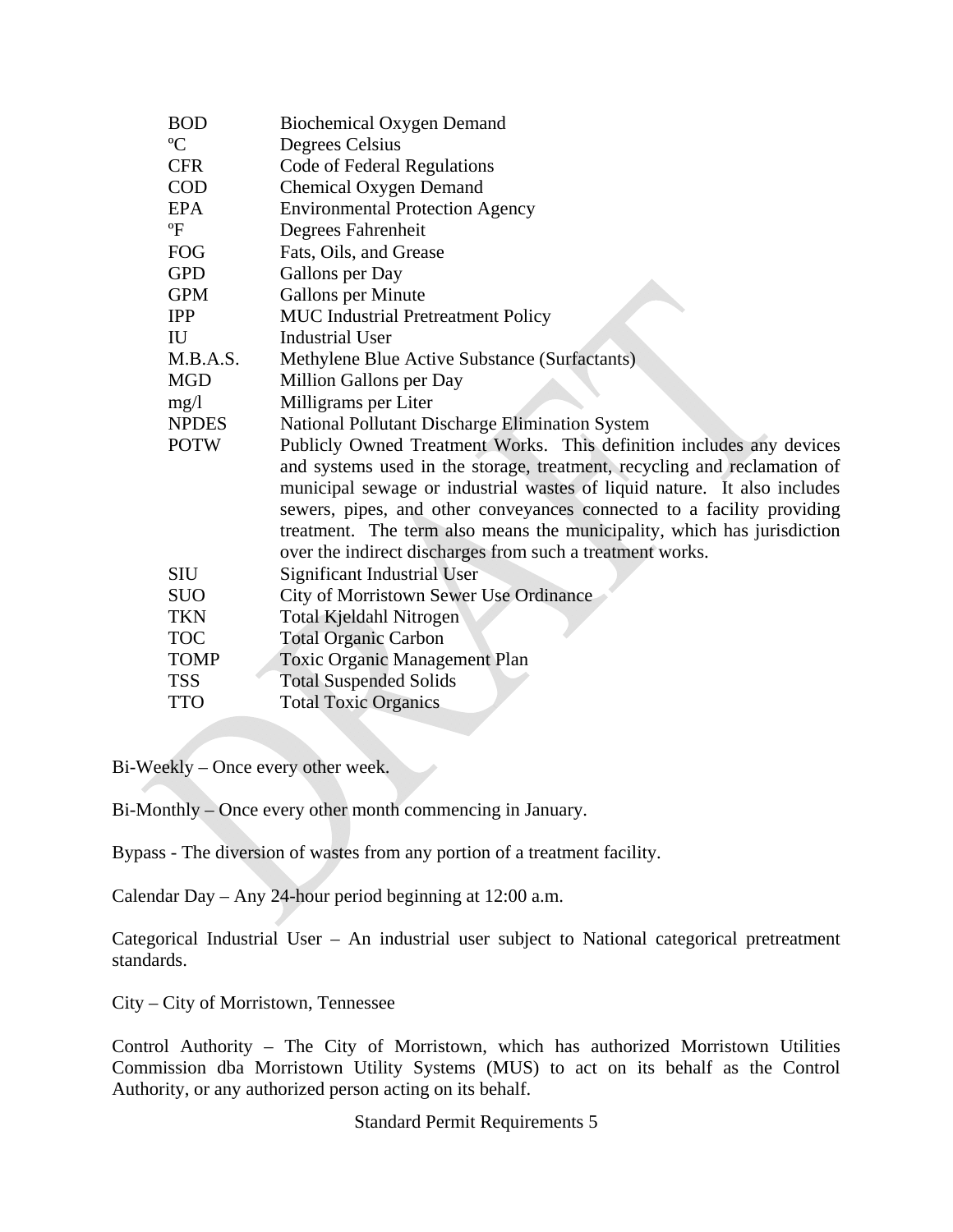Daily Maximum Concentration – The maximum allowable discharge of a pollutant in milligrams per liter during any calendar day. When a proportional-to-flow composite sample device is used, the daily concentration is the concentration of that 24 hour composite sample; when other sampling means are used, the daily concentration is the arithmetic mean of the concentrations of equal volume samples collected during any calendar day or sampling period. Where daily maximum limitations are expressed in units of mass, the daily discharge is the total mass discharged over the course of the day.

Composite Sample – A sample that is taken over time, formed either by continuous sampling or by mixing discrete samples. The sample may be composited either as a time composite sample: composed of discrete sample aliquots collected in one container at constant time intervals providing representative samples irrespective of stream flow; or as a flow proportional composite sample: collected either as a constant sample volume at time intervals proportional to stream flow, or collected by increasing the volume of each aliquot as the flow increases while maintaining a constant time interval between aliquots.

Cooling Water –

Uncontaminated (Non-contact) – Water used for cooling purposes only, which has no direct contact with any raw material, intermediate, or final product and which does not contain a level of contaminants detectably higher than that of the total intake water.

Contaminated (Contact) – Water used for cooling purposes only, which may become contaminated either through the use of water treatment chemicals used for corrosion inhibitors or biocides, or by direct contact with process materials and/or wastewater.

Grab Sample – An individual sample collected in less than 15 minutes, without regard to flow or time.

Instantaneous Maximum Concentration  $-$  The maximum concentration allowed in any grab sample.

Monthly Average – The arithmetic mean of the values for effluent samples collected during a calendar month or specified 30-day period (as opposed to a rolling 30-day window).

Pretreatment Coordinator – The person designated by MUC who is charged with certain duties and responsibilities regarding pretreatment of discharges set forth in this permit, or their duly authorized representative.

Threshold – A value established for parameters, such as compatible pollutants and flow rates, whereby exceeding the value will subject the permittee to a surcharge for compatible pollutants or additional monitoring requirements for flow, but is not deemed a violation of the permit, the IPP, or the Water Pollution Control Ordinance.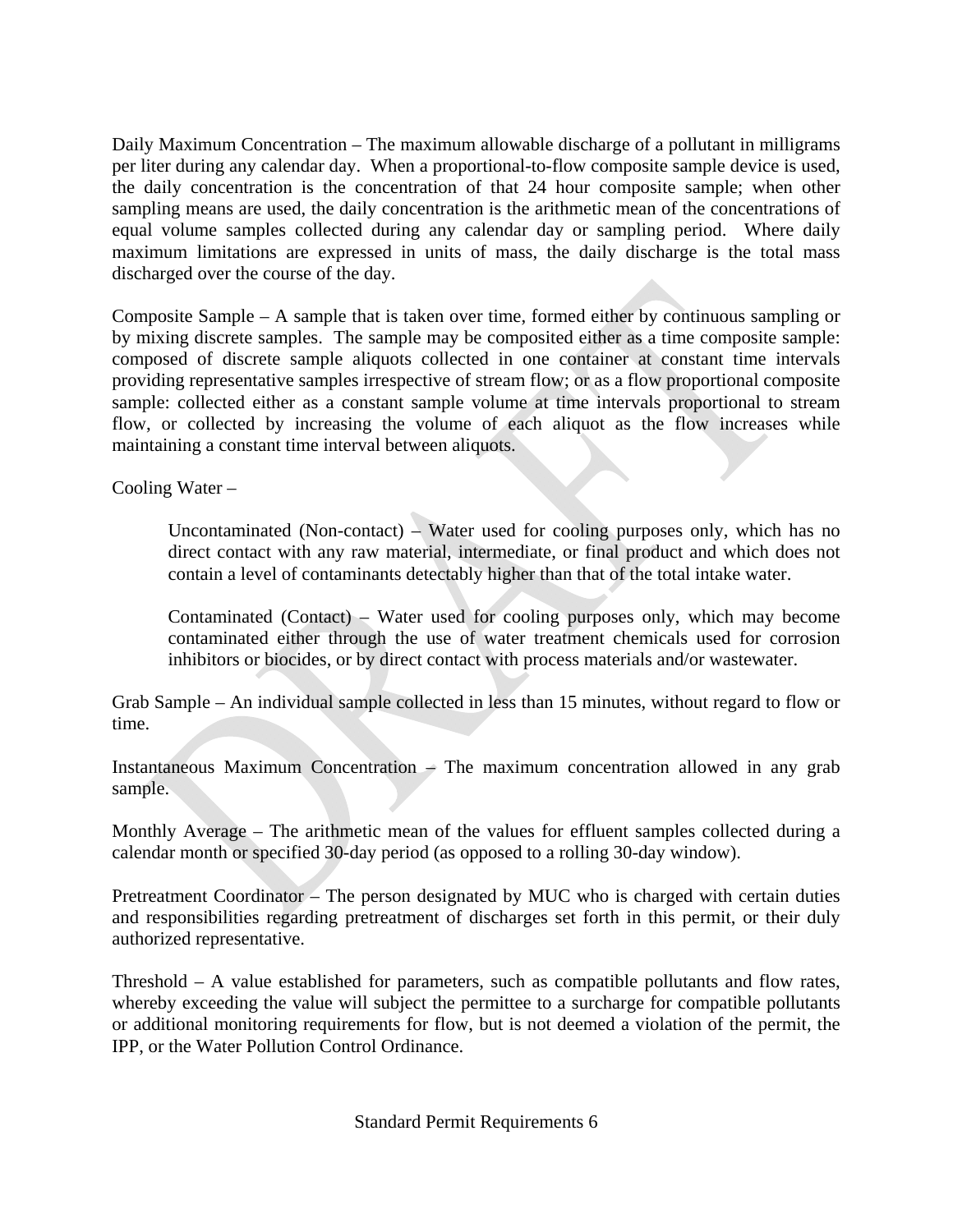Weekly Average – The arithmetic mean of the values for effluent samples collected over a period of seven consecutive days.

#### SECTION B – GENERAL CONDITIONS

#### 1. Severability

The provisions of this permit are severable, and if any provision of this permit, or the application of any provision of this permit to any circumstance, is held invalid, the application of such provision to other circumstances, and the remainder of this permit, shall not be affected thereby.

#### 2. Duty to Comply

The permittee must comply with all conditions of this permit. Failure to comply with the requirements of this permit may be grounds for administrative action, or enforcement proceedings including civil or criminal penalties, injunctive relief, and summary abatements.

#### 3. Duty to Mitigate

The permittee shall take all reasonable steps to minimize or correct any adverse impact to the POTW or the environment resulting from noncompliance with this permit, including such accelerated or additional monitoring as necessary to determine the nature and impact of the non-compliant discharge.

#### 4. Permit Modification and/or Revocation and Reissuance

This permit may be modified, revoked and reissued, or terminated for good causes including, but not limited to, the following:

- a. To incorporate any new or revised Federal, State, or local pretreatment standards or requirements
- b. Material or substantial alterations or additions to the permittee's operation processes, or discharge volume or character that were not considered in drafting the effective permit
- c. A change in any condition in either the industrial user or the POTW that requires either a temporary or permanent reduction or elimination of the authorized discharge
- d. Information indicating that the permitted discharge poses a threat to the MUC collection and treatment systems, POTW personnel or the receiving waters
- e. Violation of any terms or conditions of the permit
- f. Misrepresentation or failure to disclose fully all relevant facts in the permit application or in any required report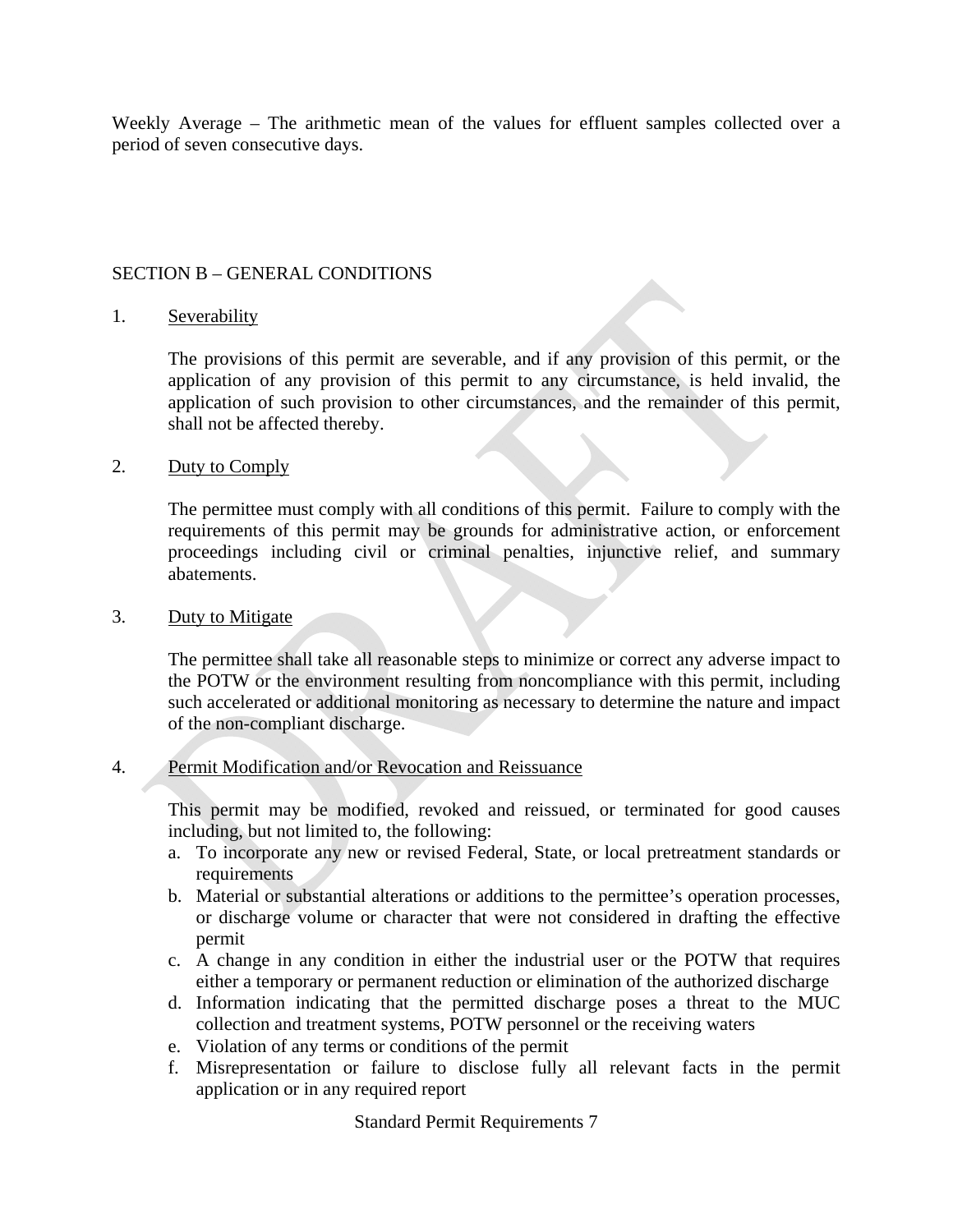- g. Revision of or a grant of variance from such categorical standards pursuant to 40 CFR § 403.13
- h. To correct typographical or other errors in the permit
- i. To reflect the transfer of the facility ownership and/or operation to a new owner/operator
- j. Upon request of the permittee, provided such request does not create a violation of any applicable requirements, standards, laws, or rules and regulations

The filing of a request by the permittee for a permit modification, revocation and reissuance, or termination, or a notification of planned changes or anticipated noncompliance, does not stay any permit condition.

## 5. Permit Termination

This permit may be terminated for reasons including, but not limited to, the following:

- a. Falsifying self-monitoring reports
- b. Tampering with monitoring equipment
- c. Refusing to allow timely access to the facility premises and records
- d. Failure to meet effluent limitations
- e. Failure to pay fines
- f. Failure to pay sewer charges
- g. Failure to meet compliance schedules

## 6. Permit Appeals

- a. The permittee may petition to appeal the terms of this permit within thirty (30) days of the notice. This petition must be in writing; failure to submit a petition for review shall be deemed to be a waiver of the appeal. In its petition, the permittee must indicate the permit provisions objected to, the reasons for this objection, and the alternative condition, if any, it seeks to be placed in the permit.
- b. MUC shall not stay the effectiveness of this permit pending reconsideration. If MUC determines that reconsideration is proper, those permit provisions being reconsidered shall be stayed pending reissuance. A response will be provided in writing within 30 days, either modifying the permit or denying the appeal.
- 7. Property Rights

The issuance of this permit does not convey any property rights of any sort, or any exclusive privileges, nor does it authorize any injury to private property or any invasion of personal rights, nor any violation of Federal, State, or local laws or regulations.

8. Limitation on Permit Transfer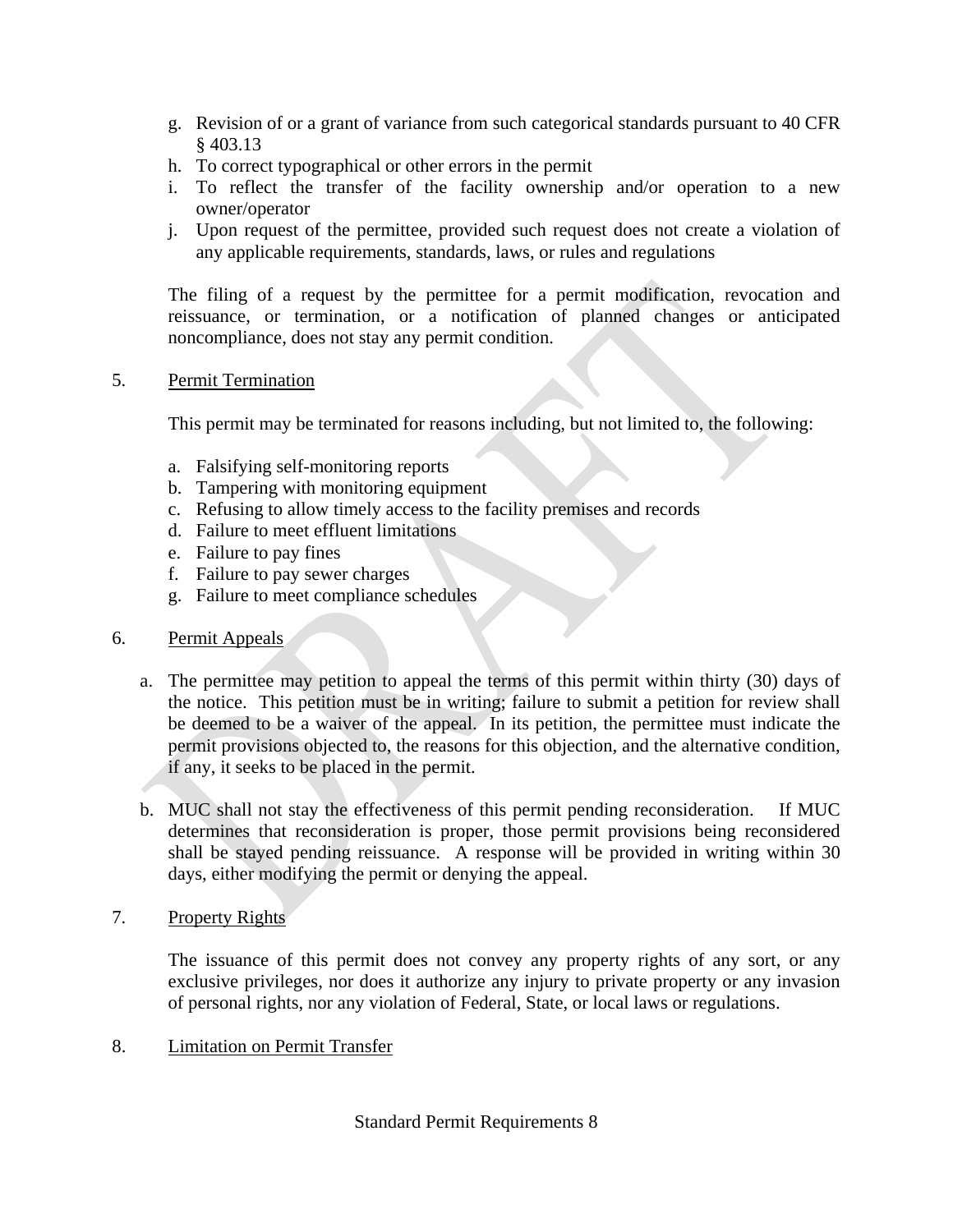Wastewater discharge permits are issued to a specific user for a specific operation. A wastewater discharge permit shall not be reassigned, or transferred, or sold to a new owner, new user, different premises, or a new or changed operation without prior written authorization from the Pretreatment Coordinator. Upon request from the current owner, the Pretreatment Coordinator will forward a copy of the current permit to the proposed new owner, such actions must precede any further actions on the transfer.

Permits may be reassigned or transferred to a new owner and/or operator with prior approval by the Pretreatment Coordinator under the following conditions:

- a. The permittee must give at least thirty (30) days advance notice to the Pretreatment Coordinator.
- b. The notice must include a written certification by the new owner which:
	- 1. The new owner acknowledges receipt of the current facility permit from the Pretreatment Coordinator
	- 2. States that the new owner has no immediate intent to change the facility's operations and processes
	- 3. Identifies the specific date on which the transfer is to occur
	- 4. Acknowledges full responsibility for complying with the existing permit

#### 9. Duty to Reapply

If the permittee intends to continue an activity regulated by this permit after the expiration date, the permittee must apply for, and obtain, a new permit. In accordance with the requirements of the MUC Industrial Pretreatment Policy, the application must be submitted a minimum of 180 days prior to the expiration date.

#### 10. Dilution

The permittee shall not increase the use of potable or process water, or in any way attempt to dilute a discharge as a partial or complete substitute for adequate treatment to achieve compliance with Federal Categorical Pretreatment Standards, or any other pollutant-specific limitation developed by the State or contained in this permit.

#### 11. General Prohibitive Standards

The permittee shall comply with all the general prohibitive discharge standards in the MUC Industrial Pretreatment Policy. Namely, the permittee shall not discharge wastewater into the public sewer, POTW, or any receiving stream any of the following described pollutants:

a. Flammable or explosive liquids, solids, or gases; and in no case pollutants with a closed cup flash-point of less than 140ºF (60ºC) using the test methods specified in 40 CFR § 261.21, or pollutants which cause an exceedance of 10 percent of the Lower Explosive Limit (LEL) at any point within the POTW, or that cause two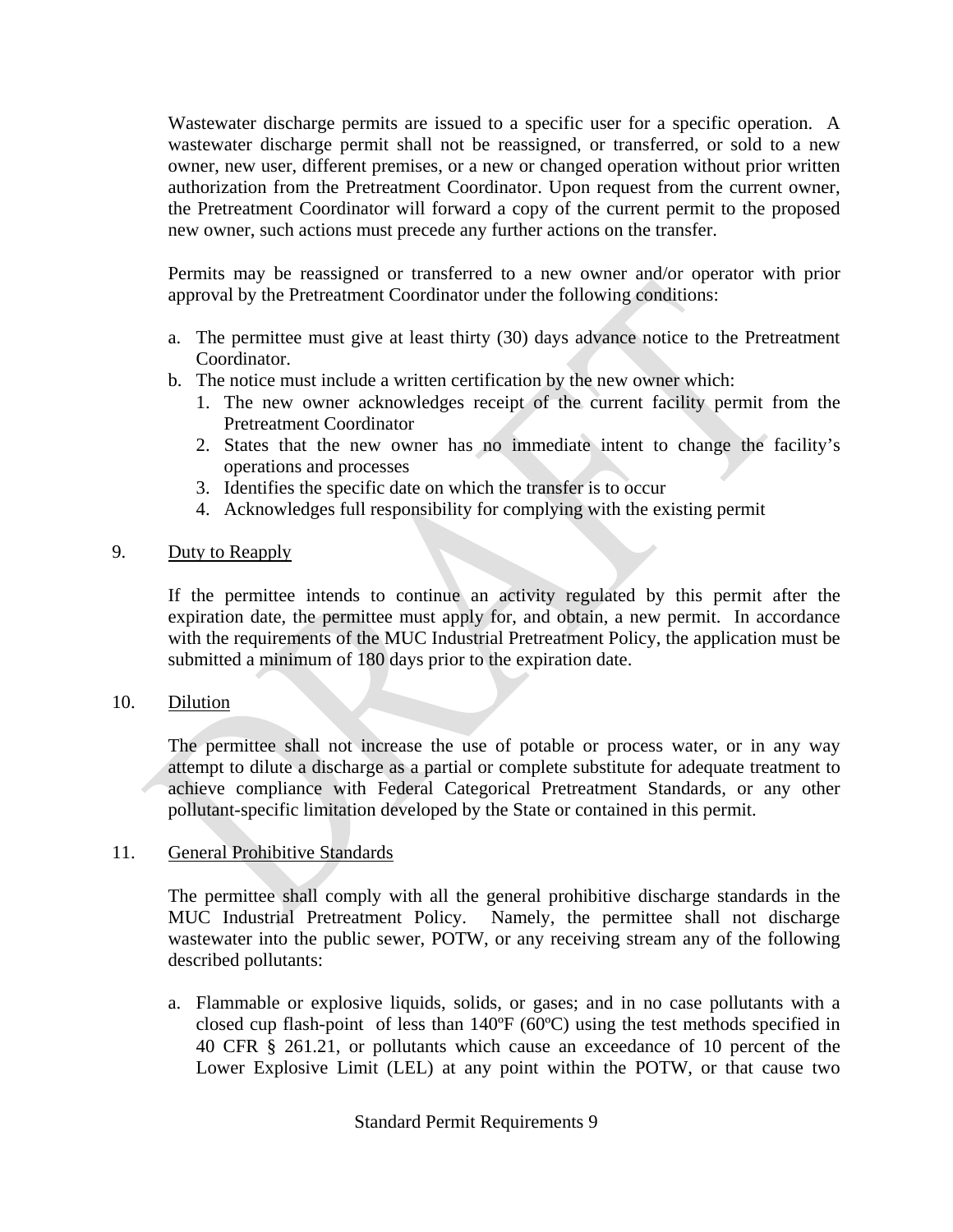successive readings on an explosive hazard meter to be more than 5 percent of the LEL;

- b. Pollutants which may cause corrosive structural damage to the public sewers or the POTW, or a hazard to equipment or personnel of the system; and in no case shall any discharge have a pH lower than 5.0 or higher than 10.0, nor can the pH fluctuate more than one unit per hour;
- c. Solid or viscous substances in amounts which may cause obstruction to the flow in the sewer or other interferences with the operation of the wastewater treatment facility. Prohibited materials include, but are not limited to grease, uncomminuted garbage, animal guts or tissues, paunch manure, bones, hair, hides or fleshings, entrails, feathers, ashes, cinders, sand, spent lime, stone or marble dust, metal, glass, mud, straw, shavings, grass clippings, rags, spent grains, spent hops, waste paper, wood, plastic, tar, asphalt residues, residues from refining or processing of fuel or lubricating oil and similar substances.
- d. Any pollutant, including BOD, COD, total nitrogen, total phosphorus, total suspended solids and/or FOG released at a flow rate and/or pollutant concentration that either alone, or in interaction with other substances, will cause interference with the treatment plant or constitute an adverse environmental impact;
- e. Discharges with elevated temperatures which may accelerate the biodegradation of wastes, creating noxious or corrosive gases to form in the public sewer or POTW, or which may inhibit biological activity in the system resulting in interference, but in no case shall the temperature at the user discharge point exceed 140ºF (60ºC), nor shall cause the temperature of the influent measured at the POTW to exceed 104ºF (40ºC);
- f. Petroleum products, oil, non-biodegradable cutting oil, or products of mineral oil origin in amounts that will cause interference or pass through;
- g. Pollutants which contain noxious, malodorous gases or substances in quantities that would create a public nuisance or hazard to life, or that might result in the creation of toxic gases, vapors, or fumes within the POTW in a quantity that may result in a nuisance or threaten worker health and safety;
- h. Any trucked or hauled waste except at discharge points designated by the POTW;
- i. Any wastewater containing radioactive waste or isotopes;
- j. Any radiological, chemical, or biological warfare agent(s) that exceeds limits established by the City or applicable State or Federal Regulations;
- k. Wastewater containing any element or compound that is not adequately removed by the POTW which is known to be an environmental hazard
- l. Wastewater containing discoloration which is not removed in the treatment process such that the receiving water quality requirements cannot be met or interferes with plant processes or lab analyses;
- m. Wastewater containing any element or compound known to act as a lacrimator, known to cause nausea, or known to cause odors constituting a public nuisance.

## 12. Compliance with Applicable Pretreatment Standards and Requirements

Compliance with this permit does not relieve the permittee from its obligations regarding compliance with any and all applicable local, State, and Federal pretreatment standards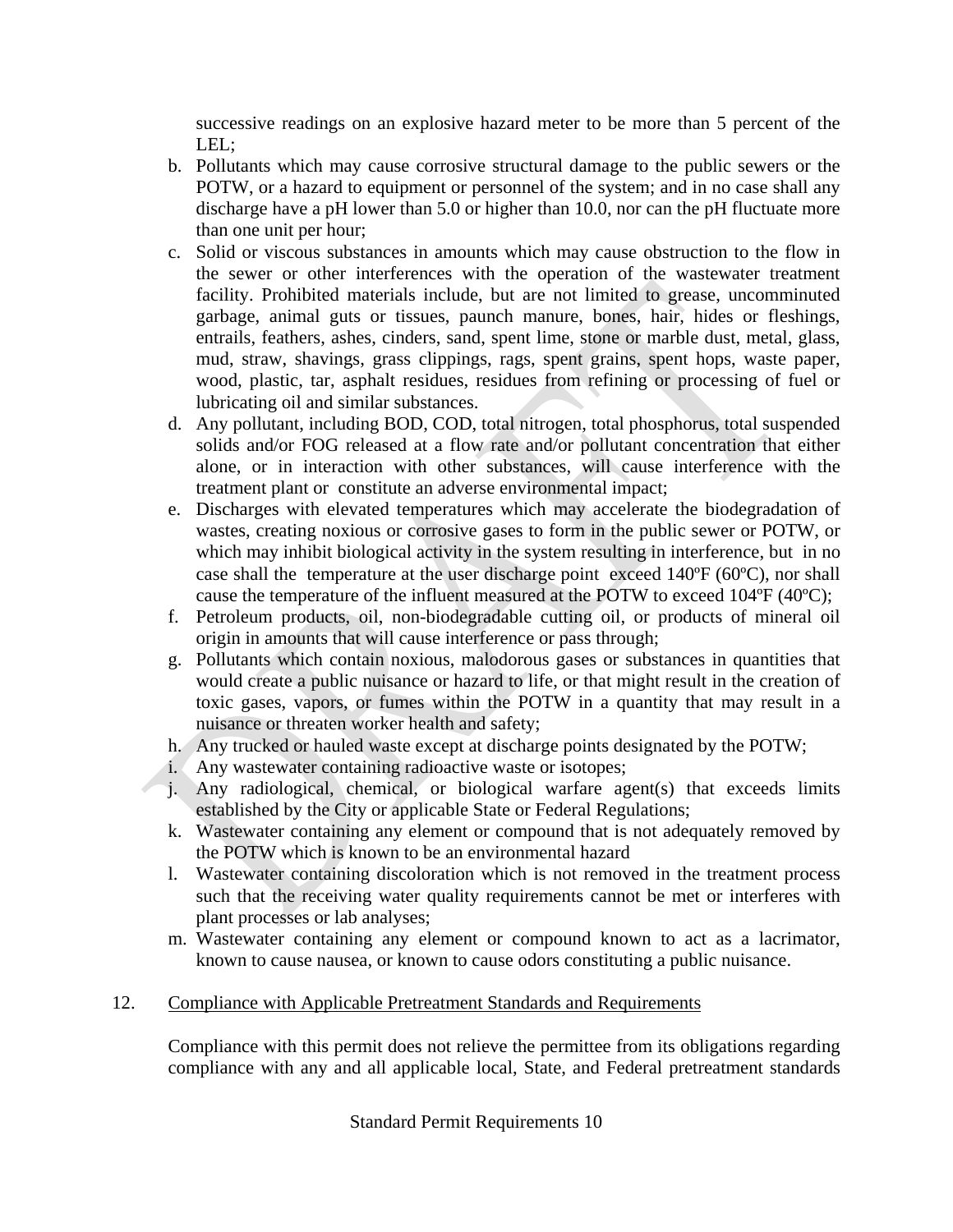and requirements including any such standards or requirements that may become effective during the term of this permit.

## SECTION C – OPERATION AND MAINTENANCE OF POLLUTION CONTROLS

#### 1. Proper Operation and Maintenance

- a. The permittee shall at all times properly operate and maintain all facilities and systems of treatment and control (and related appurtenances) that are installed or used by the permittee to achieve compliance with the conditions of this permit.
- b. Proper operation and maintenance includes, but is not limited to, effective performance, adequate funding, adequate operator staffing and training, and adequate laboratory and process controls including appropriate quality assurance procedures. This provision requires the operation of backup or auxiliary facilities or similar systems only when necessary to achieve compliance with the conditions of the permit.

### 2. Duty to Halt or Reduce Activity

Upon reduction of efficiency of operation, or loss or failure of all or part of the treatment facility, the permittee shall, to the extent necessary to maintain compliance with this permit, control its production or discharges (or both) until operation of the treatment facility is restored or an alternative method of treatment is provided. For example, this requirement applies when the primary source of power to the treatment facility fails or is reduced. It shall not be a defense for a permittee in enforcement action that it would be necessary to halt or reduce the permitted activity in order to maintain compliance with the conditions of this permit.

## 3. Bypass of Treatment Facilities/Treatment Upset

- a. Bypass is prohibited unless it is unavoidable to prevent loss of life, personal injury, or severe property damage or no feasible alternatives exist.
- b. The permittee may allow bypass to occur that does not cause effluent limitations to be exceeded with prior authorization from the Pretreatment Coordinator, but only if it is for essential maintenance to assure efficient operation.
- c. Notice of bypass/treatment upset:
	- 1. Anticipated bypass: If the permittee knows in advance of the need for a bypass, it shall submit prior written notice, at least ten days before the date of the bypass, to the Pretreatment Coordinator.
	- 2. Unanticipated bypass/treatment upset: The permittee shall immediately notify the Pretreatment Coordinator, and submit a written notice to the POTW within 5 days. This report shall specify:
		- (i) A description of the bypass/upset, and its cause, including its duration;
		- (ii) Whether the bypass/upset has been corrected; and
		- (iii) The steps being taken or to be taken to reduce, eliminate and prevent a reoccurrence of the bypass/upset.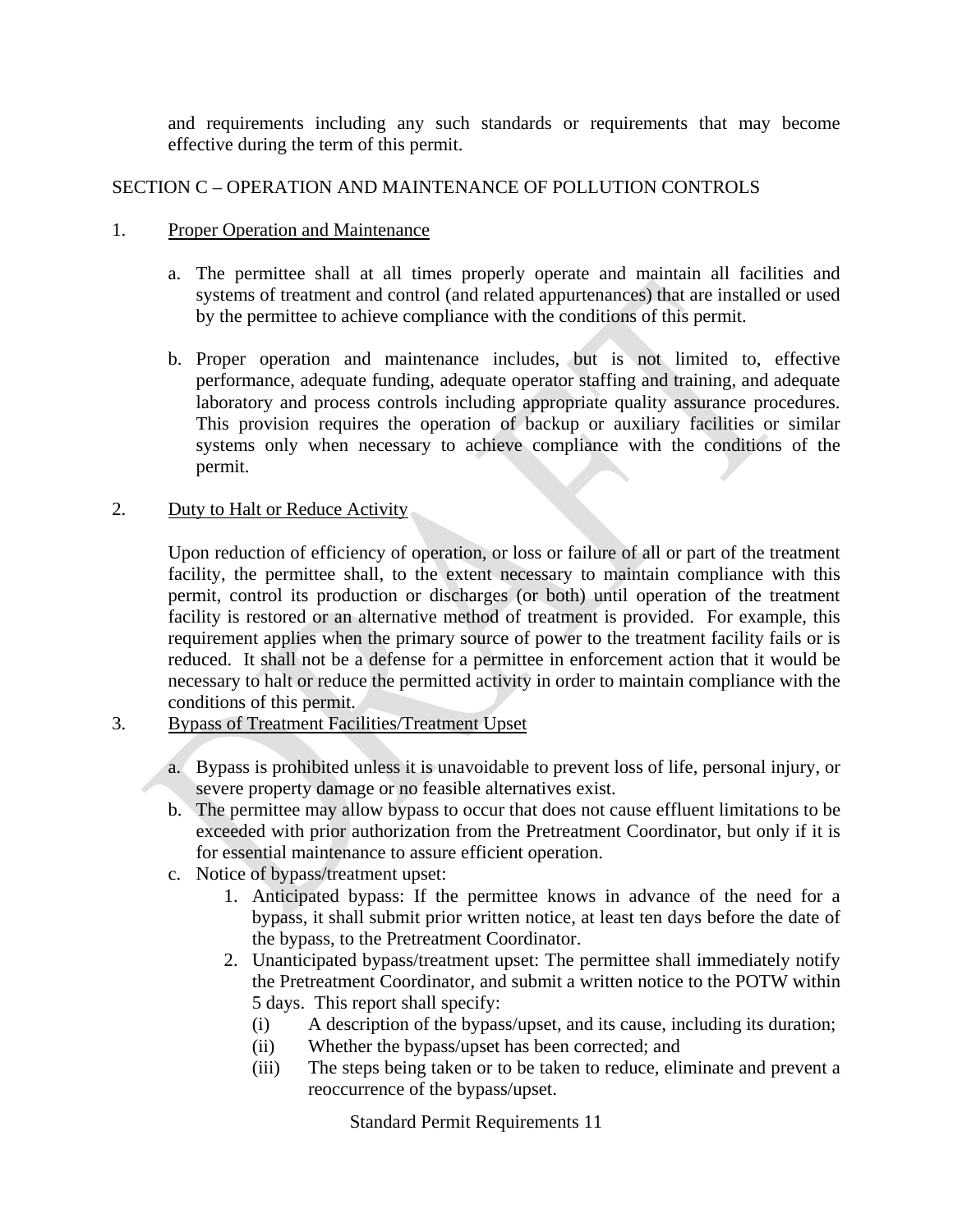#### 4. Removed Substances

Solids, sludges, filter backwash, or other pollutants removed in the course of treatment or control of wastewaters shall be disposed of in accordance with section 405 of the Clean Water Act and Subtitles C and D of the Resource Conservation and Recovery Act. When requested, the permittee shall submit a plan for such disposal to the Pretreatment Coordinator.

## SECTION D – MONITORING AND RECORDS

- 1. Representative Sampling
	- a. Samples and measurements taken as required herein shall be representative of the volume and nature of the monitored discharge. All samples shall be taken at the monitoring points specified in this permit and, unless otherwise specified, before the effluent joins or is diluted by any other wastestream, body of water or substance.
	- b. Sampling shall be conducted on a day of normal to maximum process operation. All sampling shall be conducted on a day of normal to maximum process operation. All samples shall be taken at the monitoring points specified before the effluent joins, or is diluted, by any other wastestream, body of water, or substance. Monitoring points shall not be changed without notification to, and approval by, the Pretreatment Coordinator.
	- c. For the purpose of pretreatment compliance monitoring, grab samples must be used for pH, cyanide, total phenols, oil and grease, sulfide, and volatile organics. A minimum of one grab is all that is required. At the discretion of the Pretreatment Coordinator, more than one grab may be required. If multiple grab samples are required, each must be analyzed individually. For all other parameters, 24-hour composite samples must be obtained through flow-proportional composite sampling techniques.
	- d. Where approved by MUC, flow-proportional composite sampling may be waived if the permittee demonstrates that it is infeasible. In such cases, samples may be obtained through time-proportional composite techniques, or through a minimum of four grab samples where the permittee can document to MUC that this will provide a representative sample of the effluent being discharged. This documentation along with the MUC rationale for granting the waiver shall be clearly identified in this permit and become a part of the file for the IU. All sampling must be performed using the appropriate preservation techniques, containers, and analytical methods as specified in 40 CFR Part 136.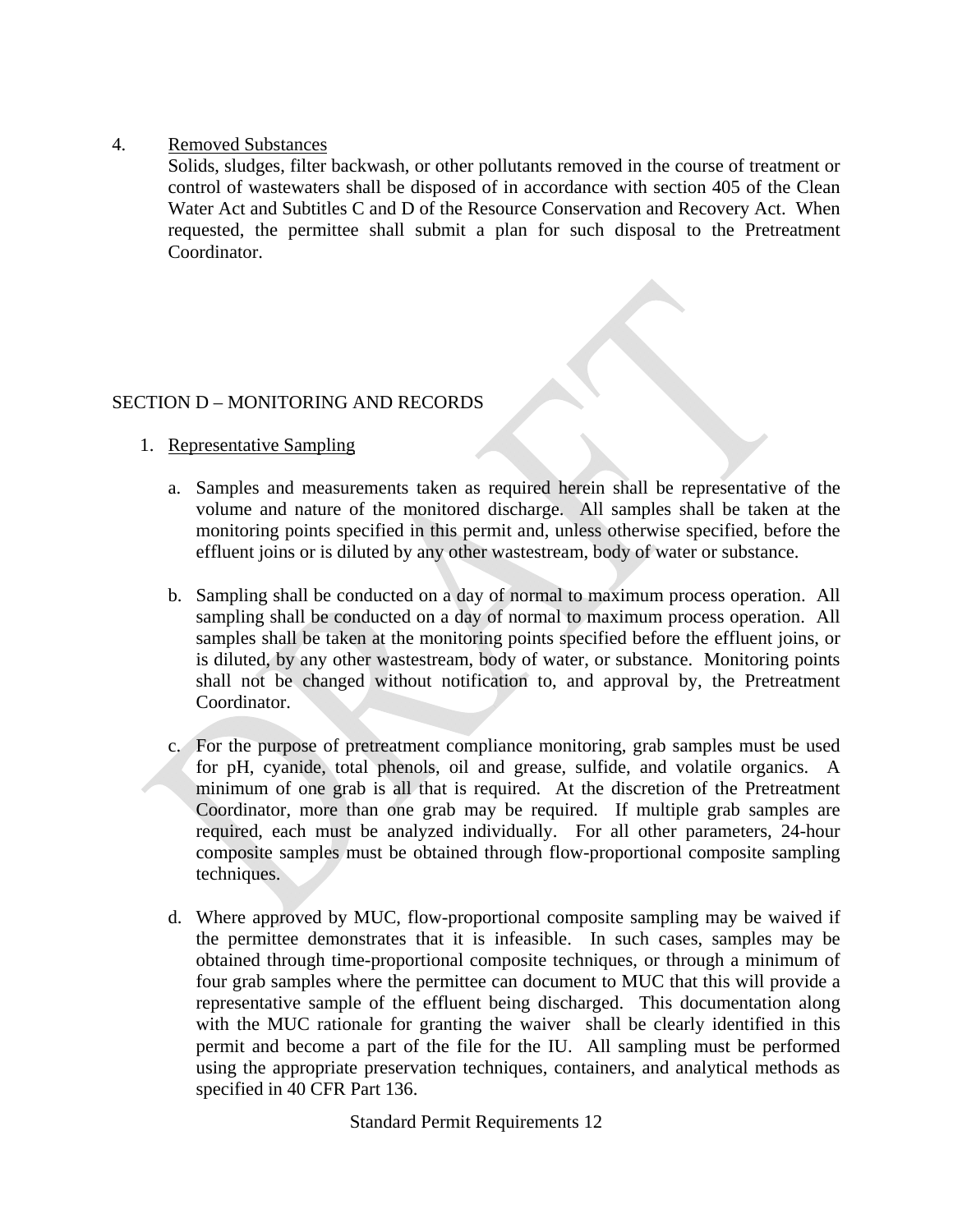#### 2. Flow Measurements

As flow measurement is required by this permit, the appropriate flow measurement devices and methods consistent with approved scientific practices shall be selected and used to ensure the accuracy and reliability of measurements of the volume of monitored discharges. The devices shall be installed, calibrated, and maintained to ensure that the accuracy of the measurements are consistent with the accepted capability of that type of device. Devices selected shall be capable of measuring flows with a maximum deviation of less than 10 percent from true discharge rates throughout the range of expected discharge volumes.

### 3. Analytical Methods to Demonstrate Continued Compliance

All sampling analysis required by this permit shall be performed in accordance with the techniques prescribed in 40 CFR Part 136 and amendments thereto, otherwise approved by EPA, or as specified in this permit.

#### 4. Additional Monitoring by the Permittee

If the permittee monitors any pollutant more frequently than required by this permit, using test procedures prescribed in 40 CFR Part 136 and amendments thereto, otherwise approved by the EPA, or as specified in this permit, the results of this monitoring shall be provided to the Pretreatment Coordinator per Part 3.B of this permit.

#### 5. Inspection and Entry

The permittee shall allow the City of Morristown, MUC, Tennessee Department of Conservation (TDEC), U.S. Environmental Protection Agency (EPA) or an authorized representative, upon the presentation of credentials to:

- a. Enter the permittee's premises where a regulated facility or activity is located or conducted, or where records must be kept under the conditions of this permit;
- b. Have access to, and copy, any records that must be kept under the conditions of this permit;
- c. Inspect any facilities, equipment (including monitoring and control equipment), practices, or operations regulated or required under this permit;
- d. Sample or monitor, for the purposes of assuring permit compliance, any substances or parameters at any location;
- e. Inspect any production, manufacturing, fabricating or storage area where pollutants regulated under the permit could originate.
- 6. Retention of Records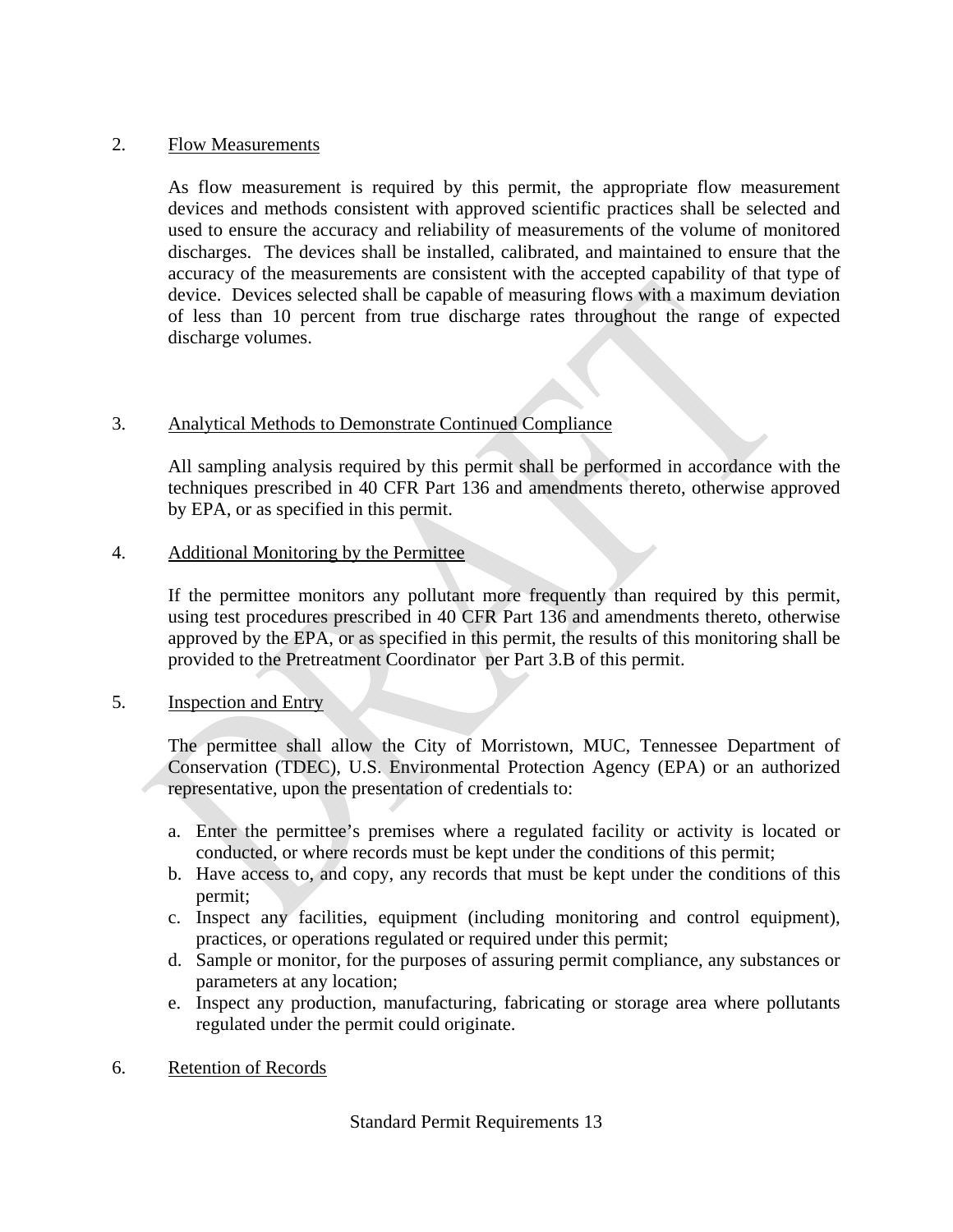- a. The permittee shall retain records of all monitoring information, including all calibration and maintenance records and all original strip chart recordings for continuous monitoring instrumentation, copies of all reports required by this permit, and records of all data used to complete the application for this permit for a period of at least three years from the date of the sample, measurement, report or application. This period may be extended at any time at the discretion of the MUC, TDEC and/or EPA.
- b. All records that pertain to matters that are the subject of special orders or any other enforcement or litigation activities brought by MUC, TDEC and/or EPA shall be retained and preserved by the permittee until all enforcement activities have concluded and all periods of limitation with respect to any and all appeals have expired.
- 7. Record Contents

Records of sampling information shall include:

- a. The date, exact place, time and methods of sampling or measurements, and sample preservation techniques or procedures;
- b. Who performed the sampling or measurements;
- c. The date(s) analyses were performed;
- d. Who performed the analyses;
- e. The analytical techniques or methods used;
- f. The results of such analyses.
- 8. Falsifying Information

Knowingly making any false statement on any report or other document required by this permit or knowingly rendering any monitoring device or method inaccurate, may result in punishment under criminal law proceedings and/or civil penalties.

## SECTION E – ADDITIONAL REPORTING REQUIREMENTS

1. Reports of Changed Conditions

Each user must notify MUC of any significant changes to the user's operations or system which might alter the nature, quality, or volume of its wastewater at least sixty (60) days before the change.

- (a) MUC may require the user to submit such information as may be deemed necessary to evaluate the changed condition, including the submission of a wastewater discharge permit application.
- (b) MUC may issue an individual wastewater discharge permit, or modify an existing wastewater discharge permit in response to changed conditions or anticipated changed conditions.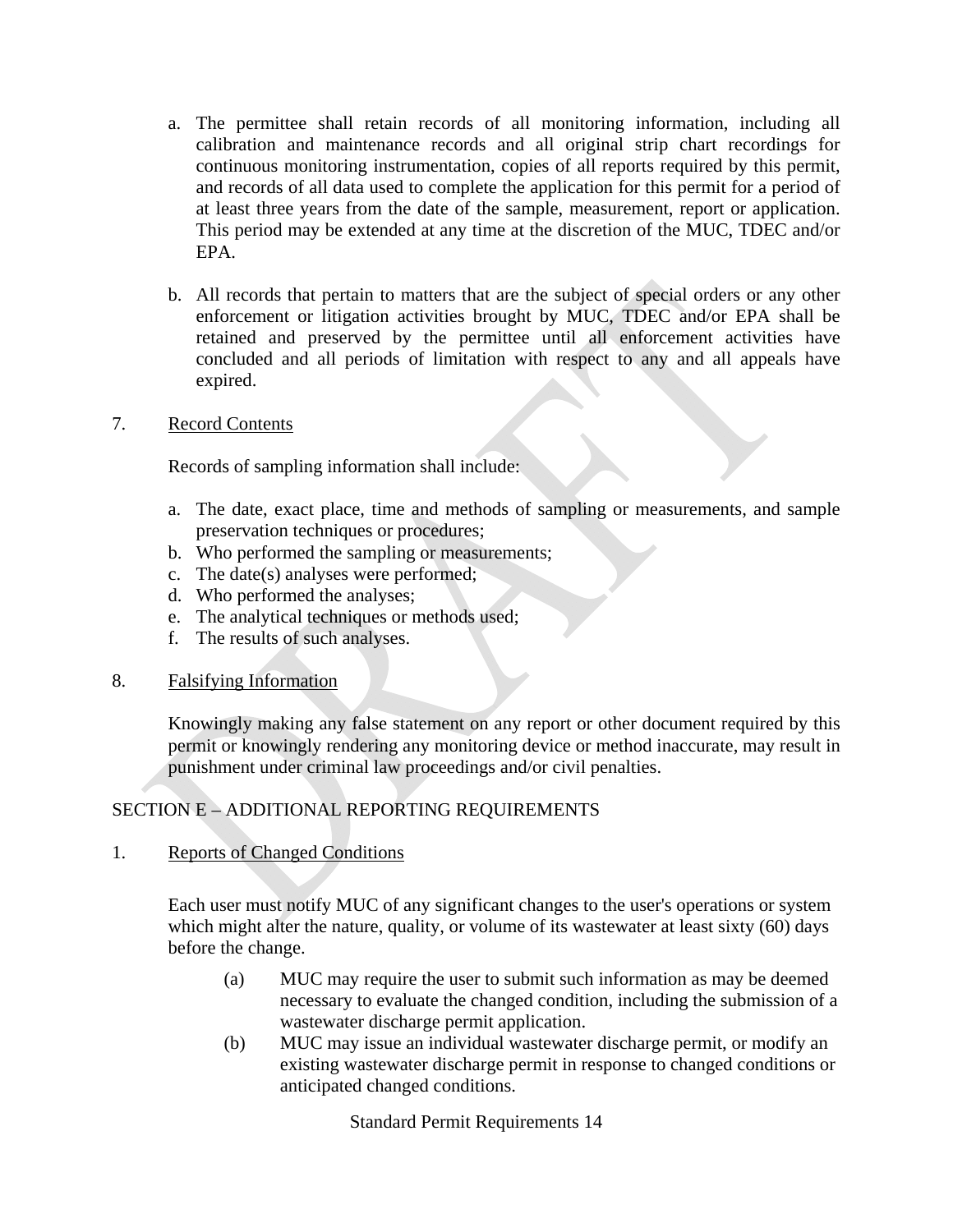#### 2. Duty to Provide Information

Permittee shall furnish to MUC, within 30 days any information which MUC may request to determine whether cause exists for modifying, revoking and reissuing, or terminating this permit, or to determine compliance with this permit. The permittee shall upon request, also provide to MUC within 30 days, copies of any records required to be kept in this permit.

### 3. Signatory Requirements

All applications, reports, or information submitted to MUC must contain the following certification statement and be signed as required in Sections (a), (b), or c) below:

"I certify under penalty of law that this document and all attachments were prepared under my direction or supervision in accordance with a system designed to assure that qualified personnel properly gather and evaluate the information submitted. Based on my inquiry of the person or persons who manage the system or those persons directly responsible for gathering the information, the information submitted is, to the best of my knowledge and belief, true, accurate, and complete. I am aware that there are significant penalties for submitting false information, including the possibility of fines and imprisonment for knowing violations."

- a. By a responsible corporate officer, if the Industrial User submitting the reports is a corporation. For the purpose of this paragraph, a responsible corporate officers means:
	- 1. A president, secretary, treasurer, or vice-president of the corporation in charge of a principal business function, or any other person who performs similar policy – or decision-making functions for the corporation, or;
	- 2. The manager of one or more manufacturing, production, or operation facilities, provided, the manager is authorized to make management decisions which govern the operation of the regulated facility including having the explicit or implicit duty of making major capital investment recommendations, and initiate and direct other comprehensive measures to assure long-term environmental compliance with environmental law and regulations; can ensure that the necessary systems are established or actions taken to gather complete and accurate information for control mechanism requirements; and where authority to sign documents has been assigned or delegated to the manager in accordance with corporate procedures.
- b. By a general partner or proprietor if the Industrial User submitting the reports is a partnership or sole proprietorship respectively.
- c. By a duly authorized representative if:
	- 1. The authorization is made in writing by the individual described in paragraph  $(a)(1)$  or  $(a)(2)$ ;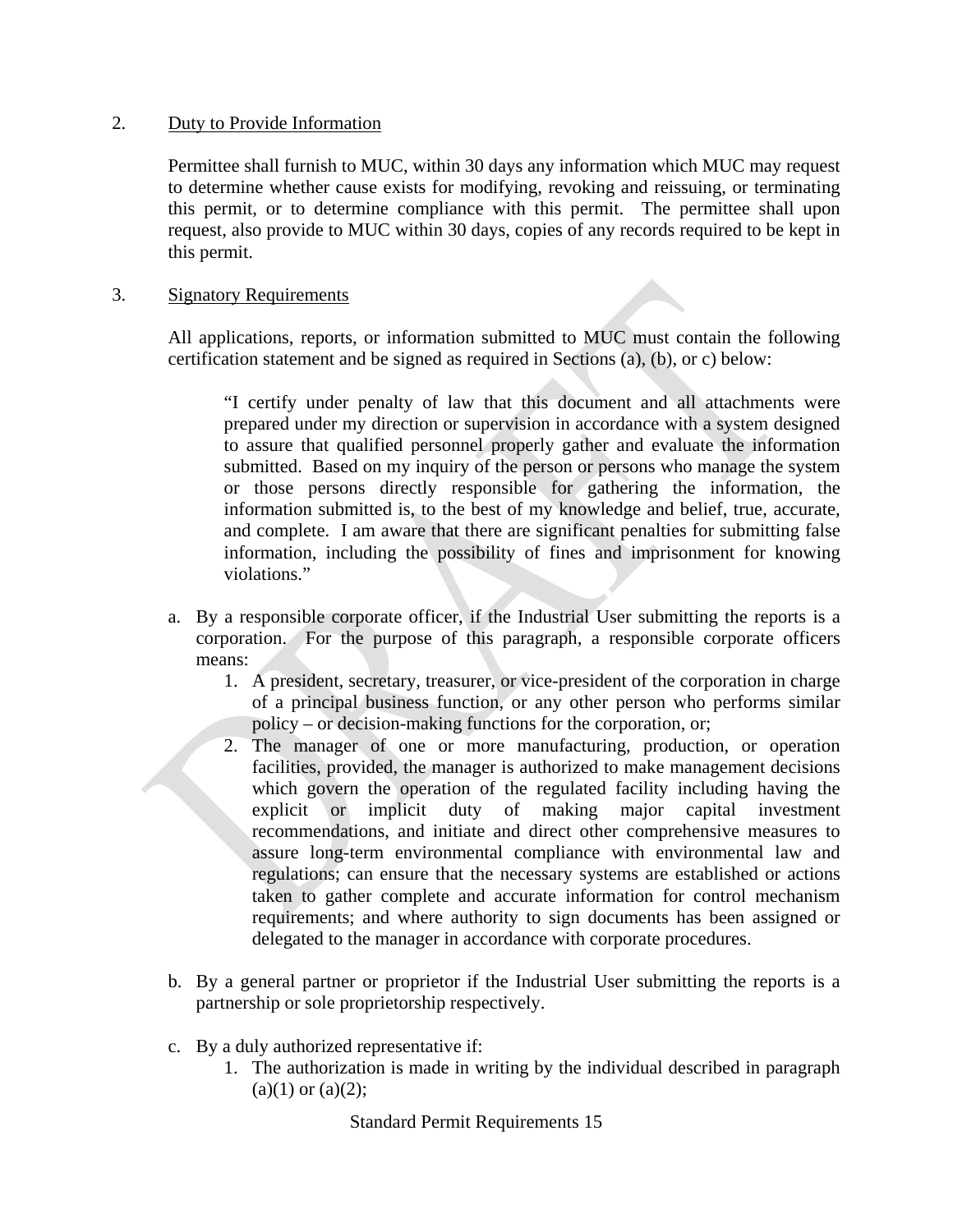- 2. The authorization specifies either an individual or a position having responsibility for the overall operation of the facility from which the industrial discharge originates, such as the position of plant manager, operator of a well, or a well field superintendent, or a position of equivalent responsibility, or having overall responsibility for environmental matters for the company; and
- 3. The written authorization is submitted to MUC.

If an authorization under paragraph (c) of this section is no longer accurate because a different individual or position has responsibility for the overall operation of the facility, or overall responsibility for the environmental matters for the company, a new authorization satisfying the requirements of paragraph (c) of this section must be submitted to MUC prior to or together with any reports to be signed by an authorized representative.

#### SECTION F – ENFORCEMENT PROVISONS

#### 1. Enforcement Response Plan

The specific procedures established in Appendix A "Enforcement Response Guide," are subject to change as necessary to enable MUC to provide efficient wastewater treatment to protect public health and the environment, and to enable MUC to meet requirements contained in its National Pollutant Discharge Elimination System (NPDES) permit and any other State law or Federal rules and regulations concerning the discharge of pollutants.

#### 2. Significant Noncompliance

Any user meeting one or more of the following conditions shall be considered to be in significant noncompliance if its violation meets one or more of the following criteria:

- a. Chronic violations of wastewater discharge limits, defined here as those in which sixty-six percent or more of all the measurements taken during a six-month period exceed (by any magnitude) the daily maximum limit, the average limit, or the instantaneous limit for the same pollutant parameter;
- b. Technical Review Criteria (TRC) violations, defined here as those in which thirtythree percent or more of all the measurements for each pollutant parameter taken during a six-month period equal or exceed the product of the daily maximum limit, average limit, or the instantaneous limit multiplied by the applicable TRC (TRC  $= 1.4$ ) for BOD, TSS, fats, oil, and grease, and 1.2 for all other pollutants except pH);
- c. Any other violation of a pretreatment standard or requirement (daily maximum, long-term average, instantaneous limit, or narrative standard or requirement) that MUC determines has caused, alone or in combination with other discharges, interference or pass through (including endangering the health of POTW personnel or the general public);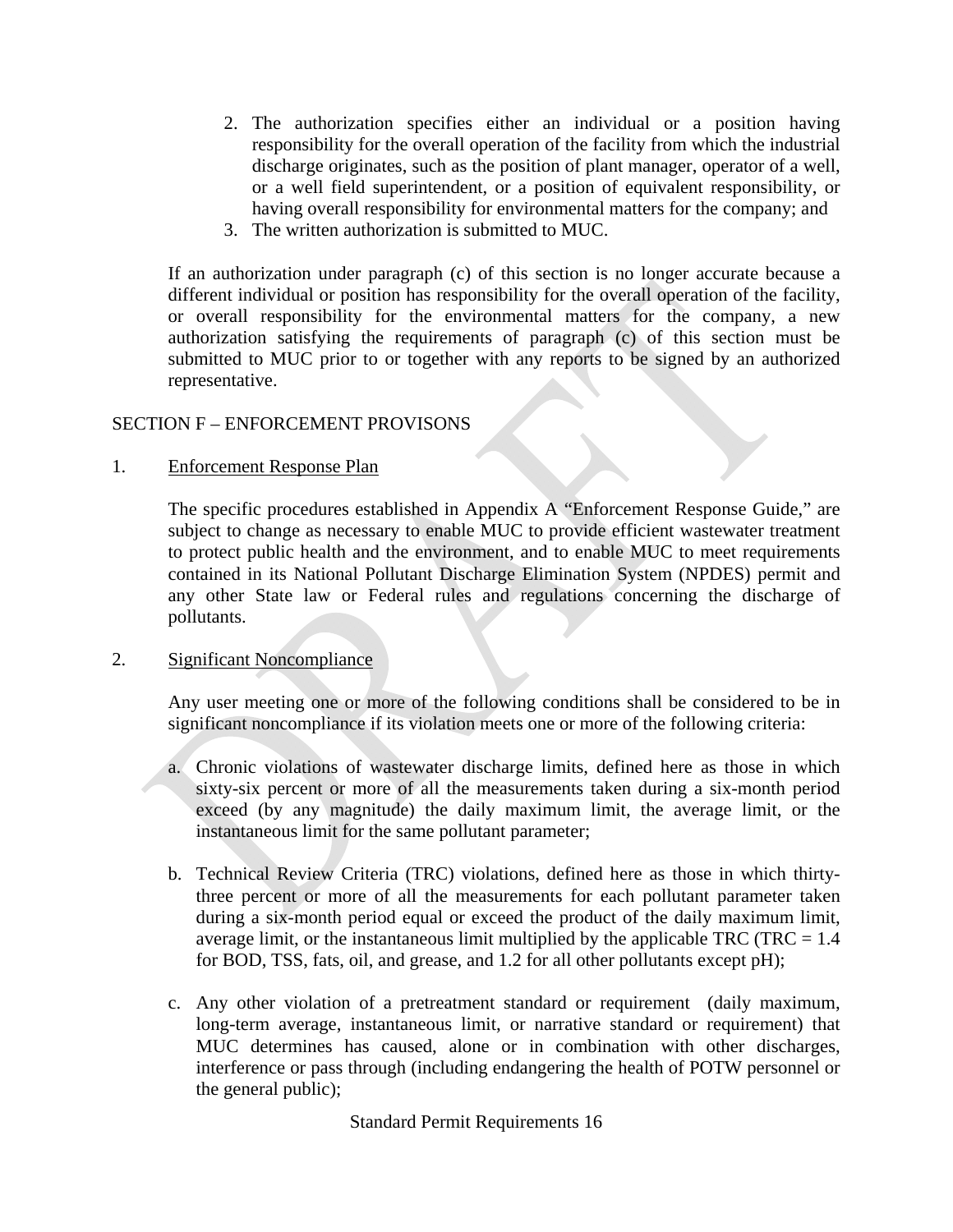- d. Any discharge of a pollutant that has caused imminent endangerment to human health, welfare or to the environment or has resulted in the POTW's exercise of its emergency authority under paragraph  $(f)(1)(vi)(B)$  of section 40 CFR 403.8 to halt or prevent such a discharge;
- e. Failure to meet within 90 days after the schedule date, a compliance schedule milestone contained in a local control mechanism or enforcement order for starting construction, completing construction, or attaining final compliance;
- f. Failure to provide within 45 days after the due date, required reports such as baseline monitoring reports, 90-day compliance reports, periodic self-monitoring reports, and reports on compliance with compliance schedules;
- g. Failure to accurately report noncompliance;
- h. Any other violation or group of violations, which may include a violation of pollution prevention alternatives, which MUC determines, will adversely affect the operation or implementation of the local pretreatment program.

## 3. Annual Publication

The Morristown Utilities Commission, in the largest daily newspaper within its service area, shall annually publish a list of all industrial users, which were determined to be in significant noncompliance during the twelve (12) previous months. Accordingly, the permittee is apprised that noncompliance with this permit may lead to an enforcement action and may result in publication of its name in an appropriate newspaper in accordance with this section.

## 4. Civil and Criminal Liability

Nothing in this permit shall be construed to relieve the permittee from civil and/or criminal penalties for noncompliance under local, or State, or Federal laws and regulations.

## 5. Penalties for Violations of Permit Conditions

City of Morristown Water Pollution Control Ordinance and the MUC Industrial Pretreatment Policy provide that any person, including but not limited to industrial users, who violates a permit condition is subject to a civil penalty of up to ten thousand (\$10,000) dollars per day for each day of such violation. Any person who willfully or negligently violates permit conditions is subject to criminal penalties and/or imprisonment of up to the maximum amount allowable by law. The permittee may also be subject to sanctions under State and/or Federal law.